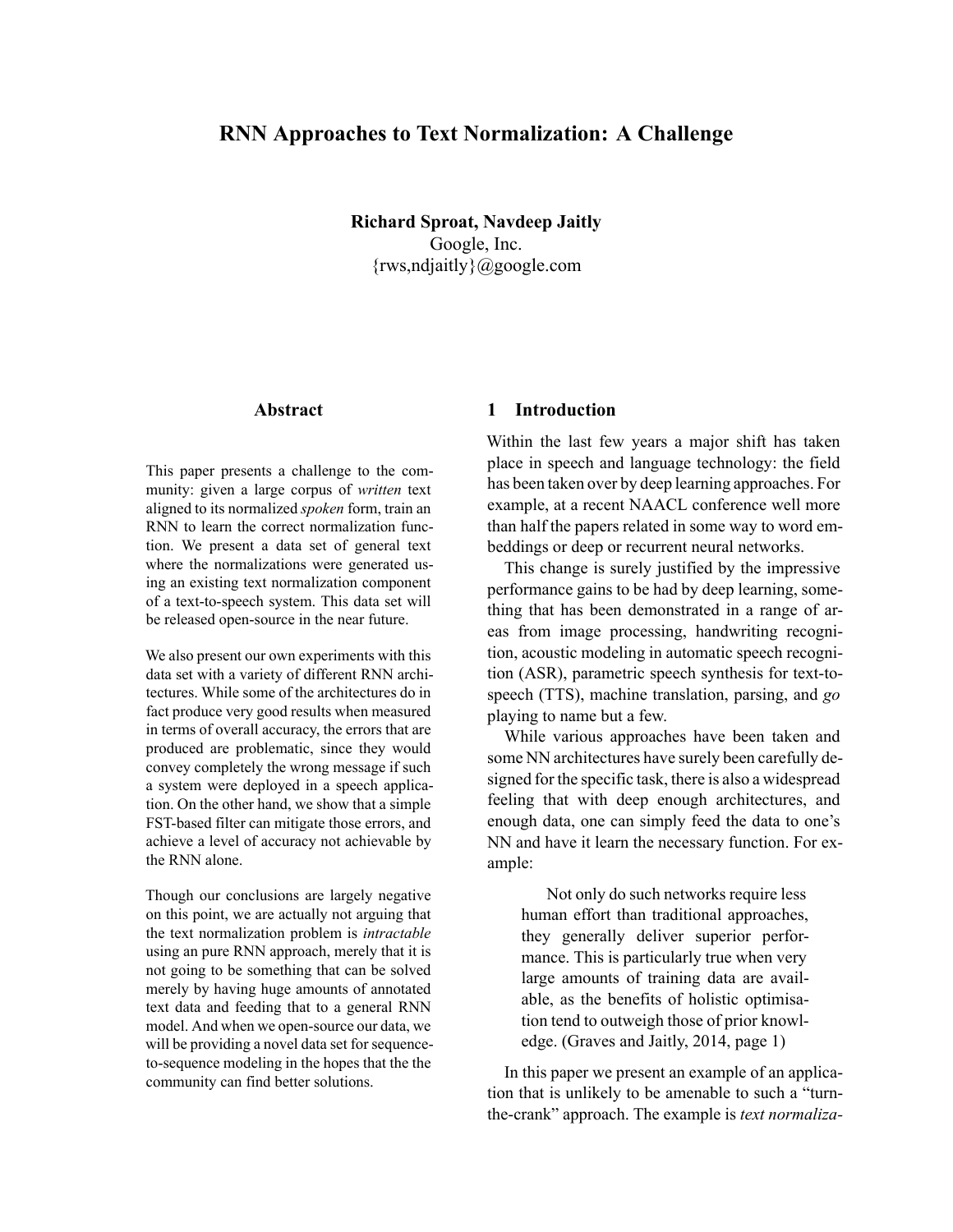*tion*, specifically in the sense of a system that converts from a written representation of a text into a representation of how that text is to be read aloud. The target applications are TTS and ASR — in the latter case mostly for generating language modeling data from raw written text. This problem, while often considered mundane, is in fact very important, and a major source of degradation of perceived quality in TTS systems in particular can be traced to problems with text normalization.

We start by describing why this application area is a bit different from most other areas of NLP. We then discuss prior work in this area, including related work on applications of RNNs in text normalization more broadly. We then describe a dataset that will be made available open-source as a challenge to the community, and we go on to describe several experiments that we have conducted with this dataset, with various NN architectures.

As we show below, some of the RNNs produce very good results when measured in terms of overall accuracy, but they produce errors that would make them risky to use in a real application, since in the errorful cases, the normalization would convey completely the wrong message. As we also demonstrate, these errors can be ameliorated with a simple FSTbased filter used in tandem with the RNN.

But with a pure RNN approach, we have not thus far succeeded in avoiding the above-mentioned risky errors, and it is an open question whether such errors can be avoided by such a solution. We present below a hypothesis on why the RNNs tend to make the kinds of errors below. We close the paper by proposing a challenge to the community based on the data that we plan to release.

### **2 Why text normalization is different**

To lay the groundwork for discussion let us consider a simple example such as the following:

A baby giraffe is 6ft tall and weighs 1501b.

If one were to ask a speaker of English to read this sentence, or if one were to feed it to an English TTS system one would expect that it to be read more or less as follows:

| a       | $5 self>$                |
|---------|--------------------------|
| baby    | $5 self>$                |
| giraffe | $self$                   |
| is      | $self$                   |
| 6ft     | six feet                 |
| tall    | $5 self>$                |
| and     | $5 self>$                |
| weighs  | $self$                   |
| 150lb   | one hundred fifty pounds |
|         |                          |

Figure 1: Example input-output pairs for text normalization. In this example, the token  $\lt$ self  $>$  indicates that the token is to be left alone.

## A baby giraffe is six feet tall and weighs one hundred fifty pounds.

In the original written form there are two *nonstandard words* (Sproat et al., 2001), namely the two measure expressions *6ft* and *150lb*. In order to read the text, each of these must be *normalized* into a sequence of ordinary words. In this case both examples are instances of the same *semiotic class* (Taylor, 2009), namely measure phrases. But in general texts may include non-standard word sequences from a variety of different semiotic classes, including measures, currency amounts, dates, times, telephone numbers, cardinal or ordinal numbers, fractions, among many others. Each of these involves a specific function mapping between the written input form and the spoken output form.

If one were to train a deep-learning system for text normalization, one might consider presenting the system with a large number of input-output pairs as in Figure 1. Here we use a special token <self> to indicate that the input is to be left alone. In principle this seems like a reasonable approach, but there are a number of issues that need to be considered.

The first is that one desirable application of such an approach, if it can be made to work, is to develop text normalization systems for languages where we do not already have an existing system. If one could do this, one could circumvent the often quite considerable hand labor required to build systems in more traditional approaches to text normalization.<sup>1</sup>

<sup>&</sup>lt;sup>1</sup>E.g. Ebden and Sproat, 2014.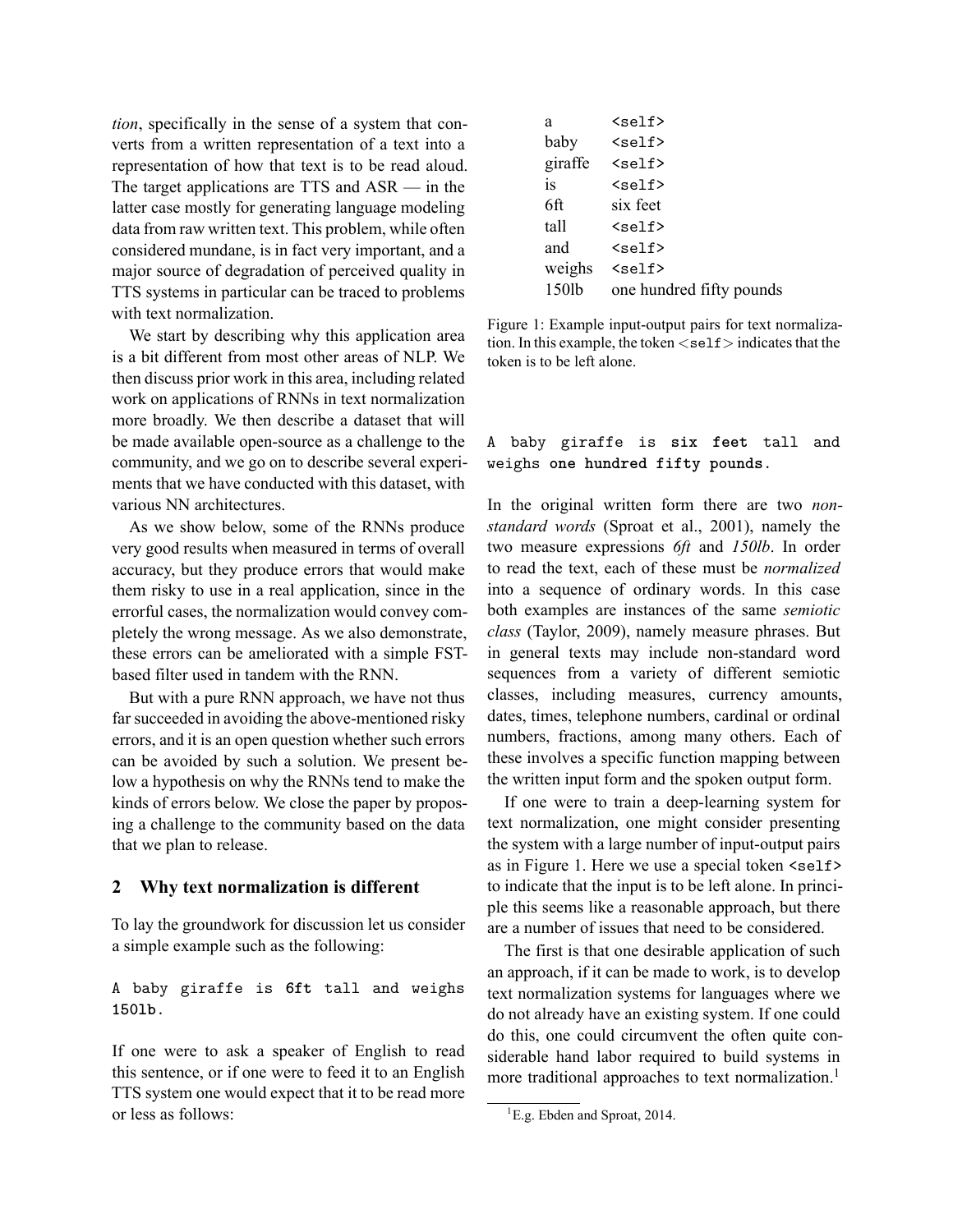But where would one get the necessary data? In the case of machine translation, the existence of large amounts of parallel texts in multiple languages is motivated by the fact that people want to read texts in their own languages, and therefore someone, somewhere, will often go to the trouble of writing a translation. For speech recognition acoustic model training, one could in theory use closed captioning (Bharadwaj and Medapati, 2015), which again is produced for a reason. In contrast, there is no natural economic reason to produce normalized versions of written texts: no English speaker needs to be told that *6ft* is *six feet* or that *150lb* is *one hundred fifty pounds*, and therefore there is no motivation for anyone to produce such a translation. The situation in text normalization is therefore more akin to the situation with parsing, where one must create treebanks for a language in order to make progress on that language; if one wants to train text normalization systems using NN approaches, one must create the training data to do so. In the case of the present paper, we were able to produce a training corpus since we already had working text normalization systems, which allowed us to produce a normalized form for the raw input. The normalization is obviously errorful (we give an estimate of the percentage of errors below), but it is good enough to serve as a test bed for deep learning approaches — and by making it public we hope to encourage more serious attention to this problem. But in any event, if one is planning to implement an RNN-based approach to text normalization, one must take into consideration the resources needed to produce the necessary training data.

A second issue is that the set of interesting cases in text normalization is usually very sparse. Most tokens, we saw in the small example above, map to themselves, and while it is certainly important to get that right, one generally does not get any credit for doing so either. What is evaluated in text normalization systems is the interesting cases, the numbers, times, dates, measure expressions, currency amounts, and so forth, that require special treatment. Furthermore, the requirements on accuracy are rather stringent: if the text says *381 kg*, then an English TTS system had better say *three hundred eighty one kilograms*, or maybe *three hundred eighty one kilogram*, but certainly not *three hundred forty one kilograms*. *920* might be read as *nine hundred twenty*, or perhaps as *nine twenty*, but certainly never *nine hundred thirty*. *Oct 4* must be read as *October fourth* or maybe *October four*, but not *November fourth*. I mention these cases specifically, since the *silly* errors are errors that current neural models trained on these sorts of data will make, as we demonstrate below.

Again the situation for text normalization is different from that of, say, MT: in the case of MT, one usually must do something for any word or phrase in the source language. The closest equivalent of the  $\leq$  self> map in MT, is probably translating a word or phrase with its most common equivalent. This will of course often be correct: most of the time it would be reasonable to translate *the cat* as *le chat* in French, and this translation would count positively towards one's BLEU score. This is to say that in MT one gets credit for the "easy" cases as well as the more interesting cases — e.g. *this cat's in no hurry*, where a more appropriate translation of *cat* might be *type* or *gars*. In text normalization one gets credit only for the relatively sparse interesting cases.

Indeed, as we shall see below, if one is allowed to count the vast majority of cases where the right answer is to leave the input token alone, some of our RNNs already perform very well. The problem is that they tend to mess up with various semiotic classes in ways that would make them unusable for any real application, since one could never be quite sure for a new example that the system would not read it completely wrongly. As we will see below, the neural models occasionally read things like, *£900* as *nine hundred Euros* — something that state-ofthe-art hand-built text normalization systems would never do, brittle though such systems may be. The occasional comparable error in an MT system would be bad, but it would not contribute much to a degradation of the system's BLEU score. Such a misreading in a TTS system would be something that people would immediately notice (or, worse, not notice if they could not see the text), and would stand out precisely because a TTS system ought to get such examples right.

In this paper we try two kinds of neural models on a text normalization problem. The first is a neural equivalent of a source-channel model that uses a sequence-to-sequence LSTM that has been successfully applied to the somewhat similar problem of grapheme-to-phoneme conversion (Rao et al., 2015),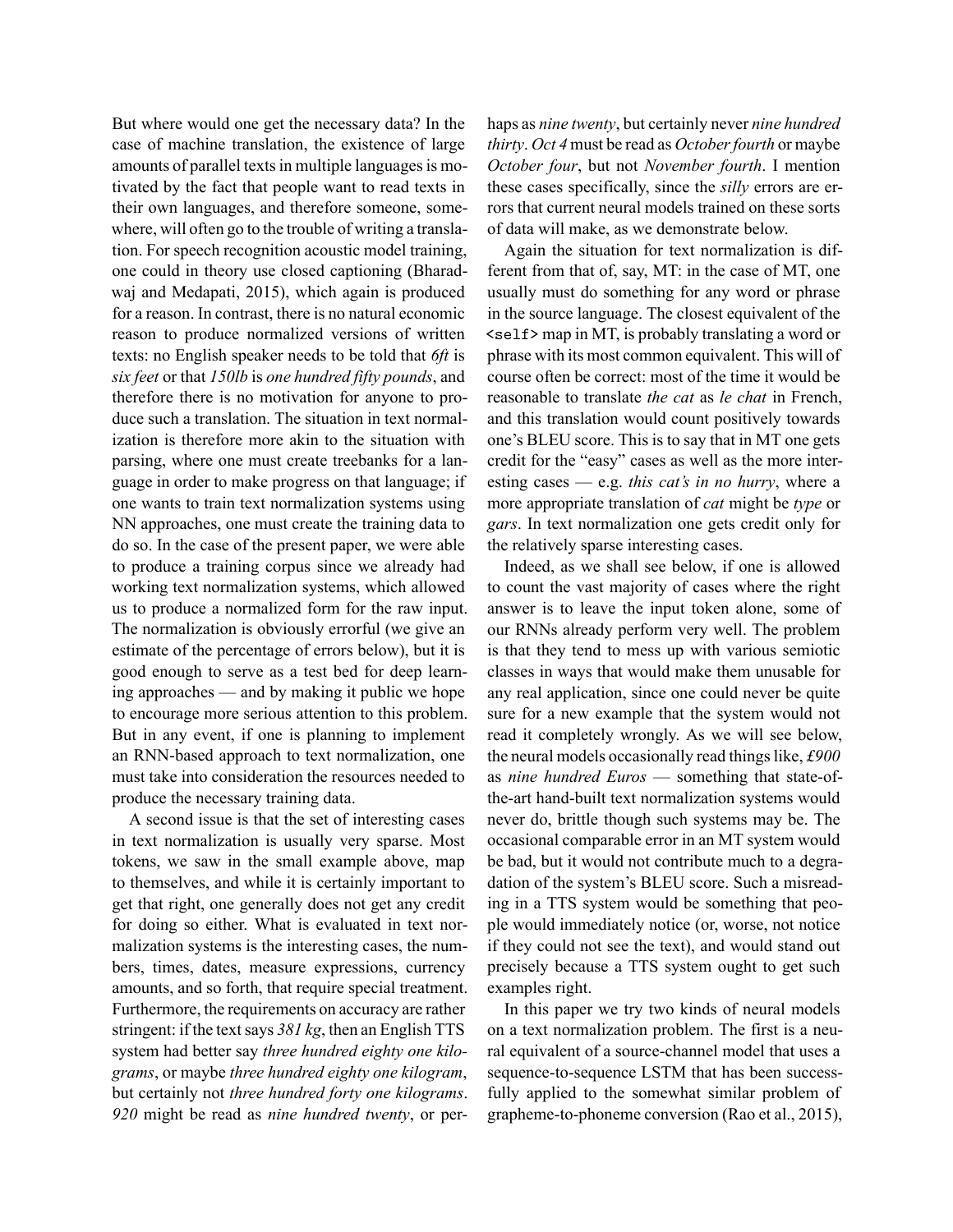along with a standard LSTM language model architecture. The second treats the entire problem as a sequence-to-sequence task, using the same architecture that has been used for a speech-to-text conversion problem (Chan et al., 2016).

## **3 Prior work on text normalization**

Text normalization has a long history in speech technology, dating back to the earliest work on full TTS synthesis (Allen et al., 1987). Sproat (1996) provided a unifying model for most text normalization problems in terms of weighted finite-state transducers (WFSTs). The first work to treat the problem of text normalization as essentially a language modeling problem was (Sproat et al., 2001). More recent machine learning work specifically addressed to TTS text normalization include (Sproat, 2010; Roark and Sproat, 2014; Sproat and Hall, 2014).

In the last few years there has been a lot of work that focuses on social media (Xia et al., 2006; Choudhury et al., 2007; Kobus et al., 2008; Beaufort et al., 2010; Kaufmann, 2010; Liu et al., 2011; Pennell and Liu, 2011; Aw and Lee, 2012; Liu et al., 2012a; Liu et al., 2012b; Hassan and Menezes, 2013; Yang and Eisenstein, 2013). This work tends to focus on different problems from those of TTS: on the one hand one, in social media one often has to deal with odd spellings of words such as  $cu$  18 $r$ , coooooooooooooollll, or dat suxxx, which are less of an issue in most applications of TTS; on the other, expansion of digit sequences into words is critical for TTS text normalization, but of no interest to the normalization of social media texts.

Some previous work, also on social media normalization, that has made use of neural techniques includes (Chrupała, 2014; Min and Mott, 2015). The latter work, for example, achieved second place in the constrained track of the ACL 2015 W-NUT Normalization of Noisy Text (Baldwin et al., 2015), achieving an F1 score of 81.75%. In the work we report below on TTS normalization, we achieve accuracies that are comparable or better than that result (to the extent that it makes sense to compare across such quite different tasks), but we would argue that for the intended application, such results are still not good enough.

### **4 Dataset**

Our data consists of 1.1 billion words of English text, and 290 million words of Russian text, from Wikipedia regions that could be decoded as UTF8, divided into sentences, and run through the Google TTS system's Kestrel text normalization system (Ebden and Sproat, 2014) to produce verbalizations. The format of the annotated data is as in Figure 1 above.

As described in (Ebden and Sproat, 2014), Kestrel's verbalizations are produced by first tokenizing the input and classifying the tokens, and then verbalizing each token according to its semiotic class. The majority of the rules are hand-built using the Thrax finite-state grammar development system (Roark et al., 2012). Statistical components of the system include morphosyntactic taggers for languages like Russian with complex morphology,<sup>2</sup> a statistical transliteration module (Jansche and Sproat, 2009), and a statistical model to determine if capitalized tokens should be read as words or letter sequences (Sproat and Hall, 2014). Most ordinary words are of course left alone (represented here as  $\le$ self>), and punctuation symbols are mostly transduced to  $sil$  (for "silence").

The data were divided into 90 files (roughly 90%) for training, 5 files for online evaluation during training (the "development" set), and 5 for testing. In the test results reported below, we used the first 100K tokens of the final file (99) of the test data, including the end-of-sentence marker, working out to about 92K real tokens for English and 93K real tokens for Russian.

A manual analysis of about 1,000 examples from the test data suggests an overall error rate of approximately 0.1% for English and 2.1% for Russian. The largest category of errors for Russian involves years being read as cardinal numbers rather than the expected ordinal form.

Note that although the test data were of course taken from a different portion of the Wikipedia text than the training and development data, nonetheless a huge percentage of the individual tokens of the test

<sup>&</sup>lt;sup>2</sup>The morphosyntactic tagger is an SVM model using hand-tuned features that classify the morphological bundle for each word independently, similar to SVMTool (Giménez and Màrquez, 2004) and MateTagger (Bohnet and Nivre, 2012).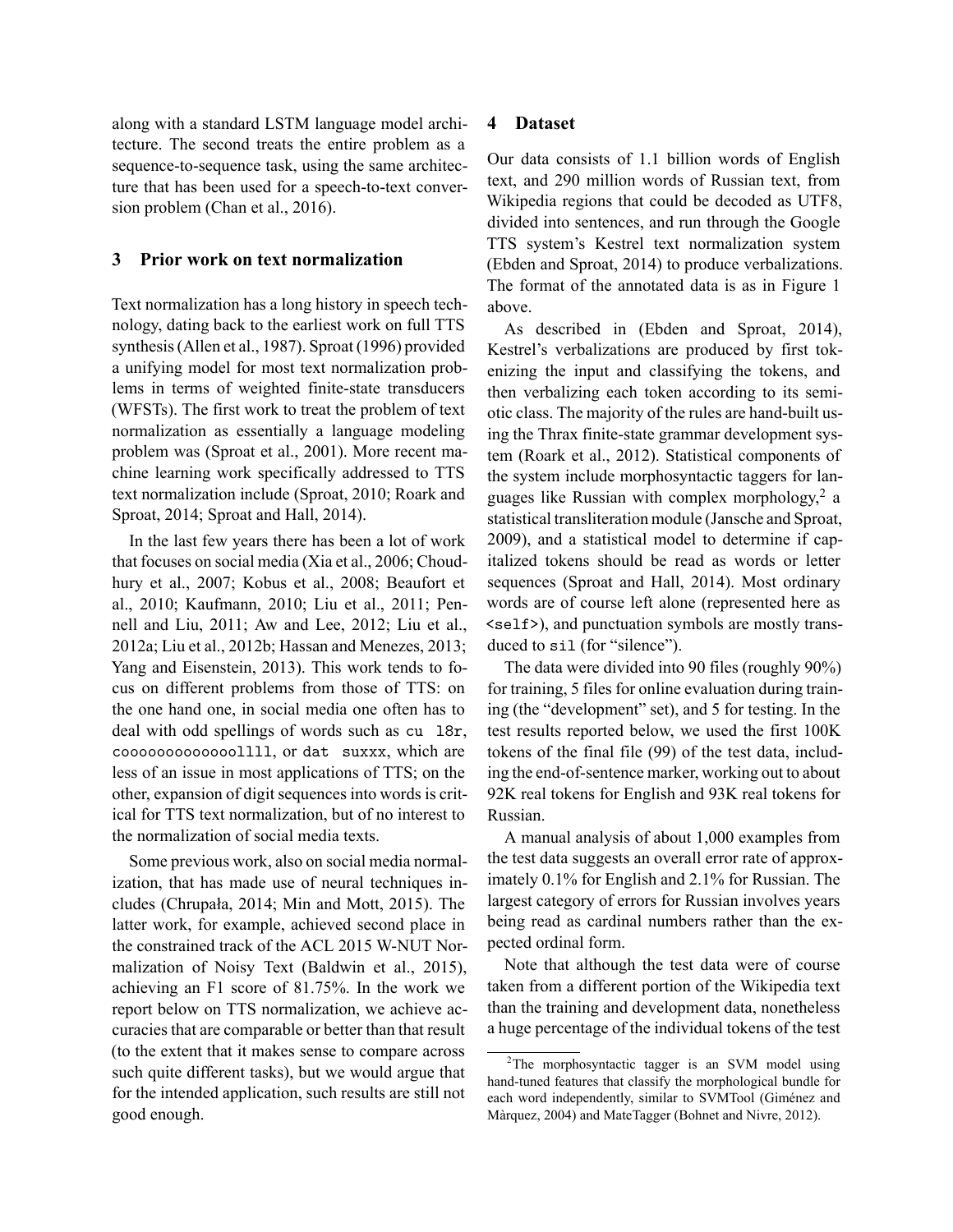data — 98.9% in the case of Russian and 99.5% in the case of English — were found in the training set. This in itself is perhaps not so surprising but it does raise the concern that the RNN models may in fact be *memorizing* their results, without doing much generalization. We discuss this issue further below.

Finally some justification of the choice of data is in order. We chose Wikipedia for two reasons. First, it is after all a reasonable application of TTS, and in fact it is used already in systems that give answers to voice queries on the Web. Second, the data are already publicly available, so there are no licensing issues.

## **5 Experiment 1: Text normalization using LSTMs**

The first approach depends on the observation that text normalization can be broken down into two subproblems. For any token:

- What are the possible normalizations of that token, and
- which one is appropriate to the given context?

The first of these — the **channel** — can be handled in a context-independent way by enumerating the set of possible normalizations: thus *123* might be *one hundred twenty three*, *one two three*, or *one twenty three*. The second requires context: in *123 King Ave.*, the correct reading in American English would normally be *one twenty three*.

The first component is a string-to-string transduction problem. Furthermore, since WFSTs can be used to handle most or all of the needed transductions (Sproat, 1996), the relation between the input and output strings is *regular*, so that complex network architectures involving, say, stacks should not be needed. For the input, the string must be in terms of *characters*, since for a string like *123*, one needs to see the individual digits in the sequence to know how to read it; similarly it helps to see the individual characters for a possibly OOV word such as *snarky* to classify it as a token to be left alone  $(\text{self})$ . On the other hand since the second component is effectively a **language-modeling** problem, the appropriate level of representation there is *words*. Therefore we also want the output of the first component to be in terms of words.

| John  | <self></self>         |
|-------|-----------------------|
| lives | $15$                  |
| at    | <self></self>         |
| 123   | one twenty three      |
| King  | <self></self>         |
| Ave   | avenue                |
| near  | <self></self>         |
| A&P   | a letter and p letter |
|       | sil                   |
|       |                       |

Table 1: Training data format for the normalization channel, and language model. The channel model is trained to map from the first to the second column, whereas the language model is trained on the underlined tokens. The notation x letter denotes a letter-by-letter reading, and sil denotes silence, which is predicted by the TTS text normalization system for most punctuation.

## **5.1 LSTM architecture**

We train two LSTM models, one for the channel and one for the language model. The data usage of each during training is outlined in Table 1. For the channel model, the LSTM learns to map from a sequence of characters to one or more word tokens of output. For most input tokens this will involve deciding to leave it alone, that is to map it to  $\leq$  self>, or in the case of punctuation to map it to  $si1$ , corresponding to silence. For other tokens it must decide to verbalize it in a variety of different ways. For the language model, the system reads the words either from the input, if mapped to  $\leq$ self> or else from the output if mapped from anything else.

For the channel LSTM we used a bidirectional sequence-to-sequence model similar to that reported in (Rao et al., 2015) in two configurations: one with two forward and two backward hidden layers, henceforth the *shallow* model; and one with three forward and three backward hidden layers, henceforth the *deep* model. We kept the number of nodes in each hidden layer constant at  $256<sup>3</sup>$ . The output layer is a connectionist temporal classification (CTC) (Graves et al., 2006) layer with a softmax error function.<sup>4</sup> Input was limited to 250 distinct characters (including the unknown token). For the output, 1,000 distinct

<sup>&</sup>lt;sup>3</sup>A larger shallow model with 1024 nodes in each layer ended up severely overfitting the training data.

<sup>4</sup> Earlier experiments with non-CTC architectures did not produce results as good as what we obtained with the CTC layer.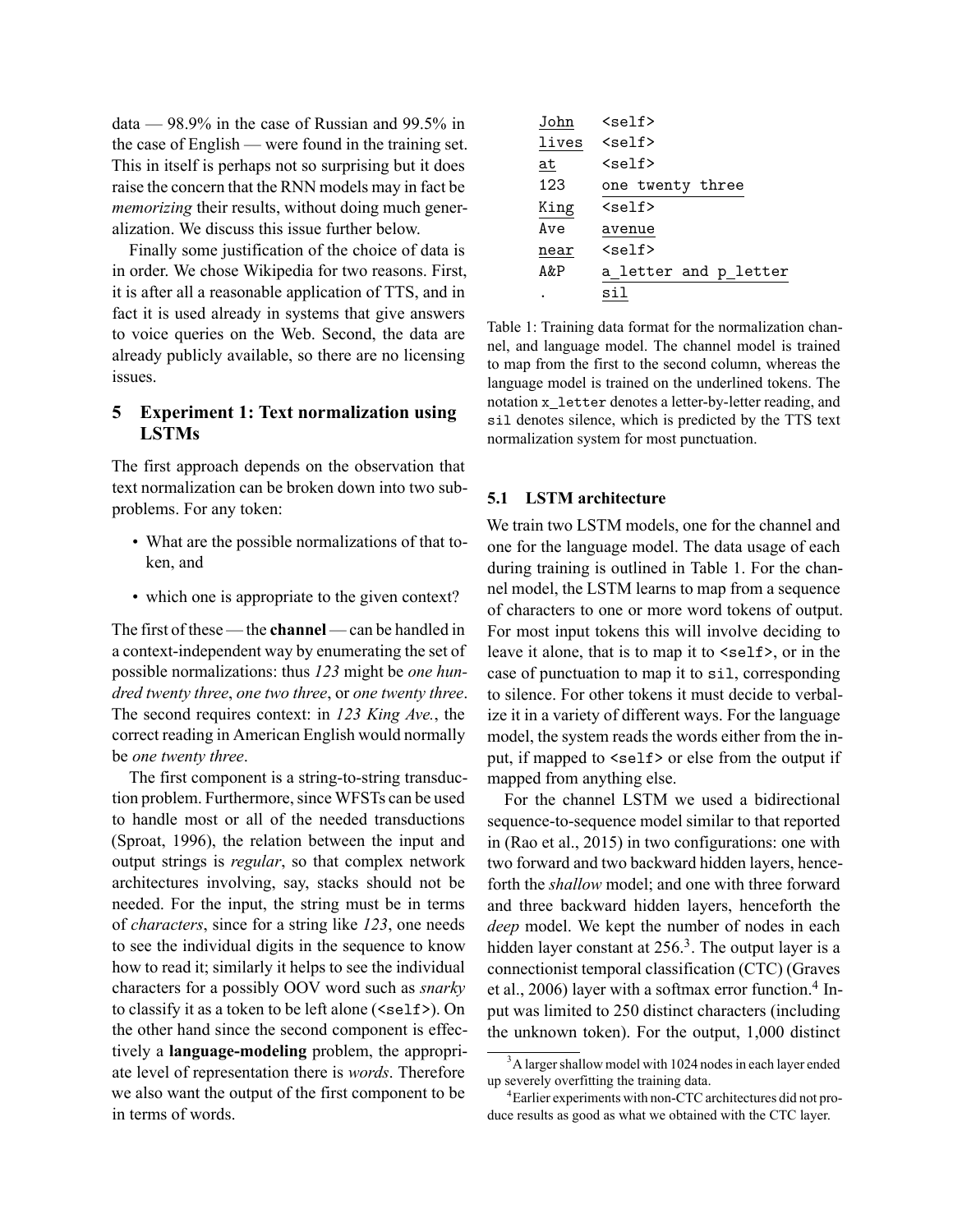

Figure 2: LSTM architecture for the shallow and deep channel models for Russian. Purple LSTM layers perform forwards transitions and blue LSTM layers perform backwards transitions. The output is produced by a CTC layer with a softmax activation function. Input tokens are characters and output tokens are words. Numbers indicate the number of nodes in each layer.

words (including <self> and the unknown token) were allowed for English, and 2,000 for Russian, the larger number for Russian being required to allow for various inflected forms. The number of words may seem small but it is sufficient to cover the distinct words that are output by the verbalizer for the various semiotic classes where the token does not simply map to  $\leq$  self  $\geq$ . See Figure 2.

The language model LSTM follows a standard RNN language model architecture, following on work of Mikolov et al., 2010, with an input and output layer consisting of  $|V|$  nodes — we limited *|V|* to 100,000, a dimensionality-reduction projection layer, a hidden LSTM layer with a feedback loop, and a hierarchical softmax output layer. During training the LSTM learns to predict the next word given the current word, but the feedback loop allows the model to build up a history of arbitrary length. See Figure 3.

The channel and language model LSTMs are trained separately. Table 2 shows the number of training steps and the final (dev) perplexity/label er-



Figure 3: LSTM for the language model.

|                | # Steps | Perp.         | LER   |
|----------------|---------|---------------|-------|
| Ru LM          | 20.4B   | 27.1(50.0)    |       |
| En LM          | 17.4B   | 42.7 $(64.8)$ |       |
| Ru shal. chan. | 8.7B    |               | 2.03% |
| Ru deep chan.  | 6.5B    |               | 1.97% |
| En shal. chan. | 8.3B    |               | 1.75% |
| En deep chan.  | 1.9B    |               | 1.76% |

Table 2: Number of training steps, and perplexity or label error rate on held out data for the LSTMs. Note that the label error rate for the channel is calculated on the output word sequence produced by the model, including the  $\langle$ self $\rangle$  tag. For comparison the perplexities for a 5-gram WFST language model with Katz backoff trained using the toolkit reported in (Allauzen et al., 2016) on the same data and evaluated on the same held-out data are given in parentheses. Note that the language models were trained on 100 nodes for a total of 5 days and the channel models a total of 10 days.

ror rate (LER) for the LM and channel LSTMs.

### **5.2 Decoding**

At decoding time we need to combine the outputs of the channel and language model. This is done as follows. First, for each position in the output of the channel model, we prune the predicted output symbols. If one hypothesis has a very high probability (default 0.98), we eliminate all other predictions at that position: in practice this happens in most cases, since the channel model is typically very sure of itself at most of the input positions. We also prune all hypotheses with a low probability (default 0.05). Finally we keep only the *n* best hypotheses *at each output position*: in our experiments we kept  $n = 5$ .

We then use the resulting pruned vectors to populate the corresponding positions in the input to the LM, with the channel probability for each token. This channel probability is multiplied by the LM probability times an LM weighting factor (1 in our experiments). This method of combining the chan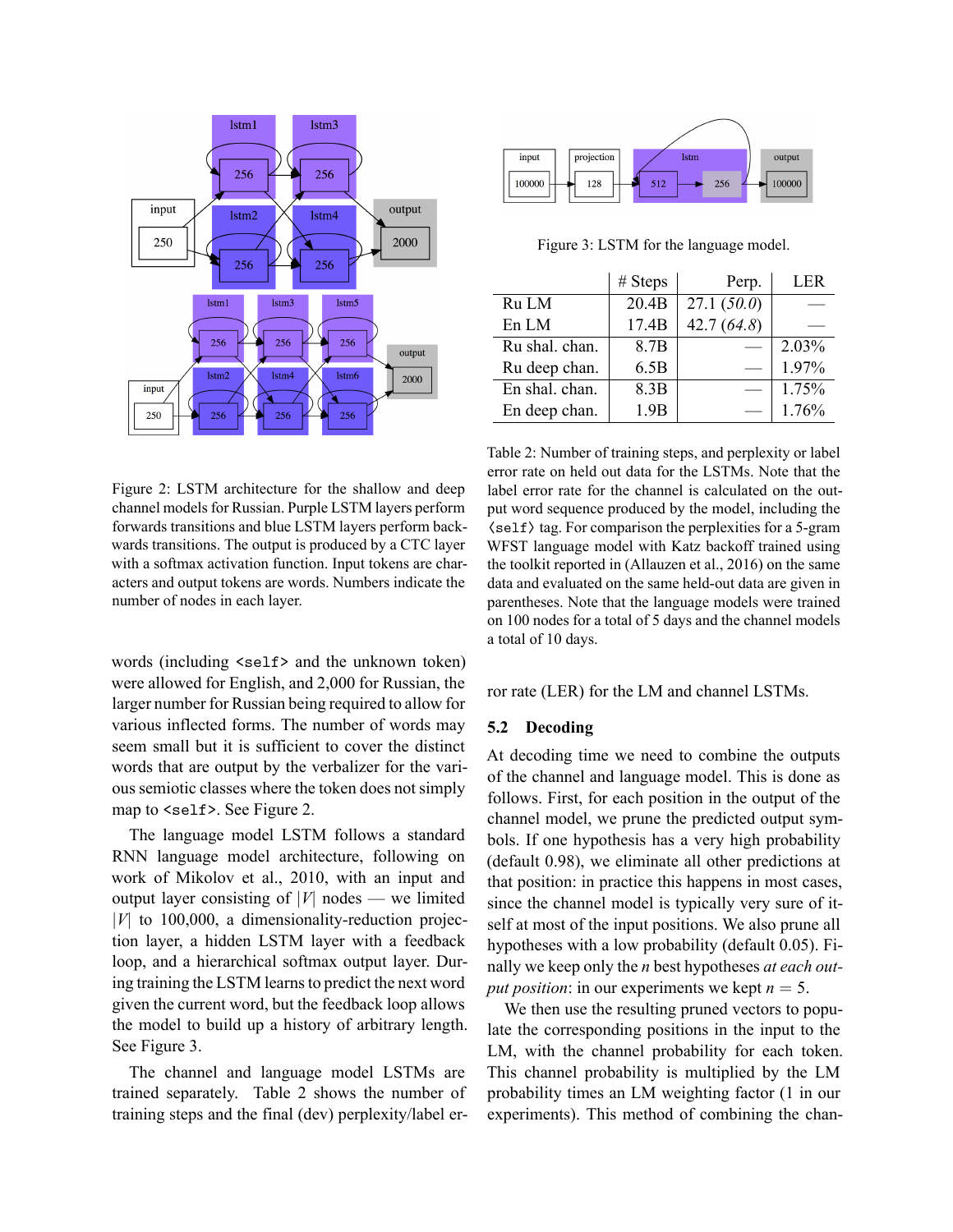nel and LM probabilities can be thought of a as a poor-man's equivalent of the composition of a channel and LM weighted finite-state transducer (Mohri et al., 2002): the main difference is that there is no straightforward way to represent an arbitrary lattice in an LSTM, so that the representation is more akin to a confusion network ("sausage") at each output position.

#### **5.3 Results**

The first point to observe is that the overall performance is quite good: the accuracy is about 99% for English and 98% for Russian. But nearly all of this can be attributed to the model predicting  $\le$ self> for most input tokens, and sil for punctuation tokens. To be sure these are decisions that a text normalization system must make: any such system must *decide* to leave an input token alone, or map it to silence. Still, as we noted in the introduction, one does not usually get credit for getting these decisions right, and when one looks at the interesting cases, the performance starts to break down, with the lowest performance predictably being found for cases such as TIME that are not very common in these data. The deep models also generally tend to be better than the shallow models, though this is not true in all cases e.g. MONEY in English. This in itself is a useful sanity check, since we would expect improvement with deeper models.

The models are certainly able to get some quite complicated cases right. Thus for example for the Russian input *1 октября 1812 года* ("1 October, 1812"), the deep model correctly predicts *первого октября тысяча восемьсот двенадцатого года* ("first of october of the one thousand eight hundred and twelfth year"); or in English *2008-09-30* as *the thirtieth of september two thousand eight*.

But quite often the prediction is off, though in ways that are themselves indicative of a deeper problem. Thus consider the examples in Table 4, all of which are taken from the "deep" models for English and Russian. In both languages we find examples where the system gets numbers wrong, evidently because it is hard for the system to learn from the training data exactly how to map from digit sequences to number names — see also (Gorman and Sproat,  $2016$ .<sup>5</sup> Other errors include reading the wrong unit

5 Note that in Russian most of the number errors involve the

as in the last three English examples, the reading of *hour* rather than *gigabyte* in the last Russian example, or the tendency of the Russian system to output sil in a lot of examples of measure phrases.

These errors are entirely due to the channel model: there is nothing ill-formed about the sequences produced, they just happen to be wrong given the input. One way to see this is to compute the "oracle" accuracy, the proportion of the time that the correct answer is in the pseudo-lattice produced by the channel. For the English deep model the oracle accuracy is 0.998. Since the overall accuracy of the model is 0.993, this means that  $\frac{2}{7}$  or about 29% of the errors can be attributed to the channel model not giving the LM a choice of selecting the right model. What about the other 71% of the cases? While it is possible that some of these could be because the LM chooses an impossible sequence, in most cases what the channel model offers are perfectly possible verbalizations of *something*, just not necessarily correct for the given input. If the channel model offers both *twenty seconds* and *twenty kilograms*, how is the language model to determine which is correct, since even broader context may not be enough to determine which one is more likely?

The wrong-unit readings are particularly interesting in that one thing that is known to be true of RNNs is that they are very good at learning to cluster words into semantic groups based on contextual information. Clearly the system has learned the kinds of expressions that can occur after numbers, and some cases it substitutes one such expression for another. This property is the whole basis of word embeddings (Bengio et al., 2003) and other similar techniques. Interestingly, a recent paper (Arthur et al., 2016) discusses entirely analogous errors in neural machine translation, and attributes them to the same cause.<sup>6</sup> It is quite a useful property for many applications, but in the case of text normalization it is a drawback: unless one is trying to model a patient with semantic paraphasia, one generally wants a TTS system

system reading the *correct number*, but in the wrong case form. These sorts of errors, while not desirable, are not nearly as bad as the system reading the wrong number: if all that is wrong is the inflection, a native speaker could still recover the intended meaning.

<sup>&</sup>lt;sup>6</sup> Arthur et al.'s proposed solution is in some ways similar to the FST-based mechanism we propose below in Section 7.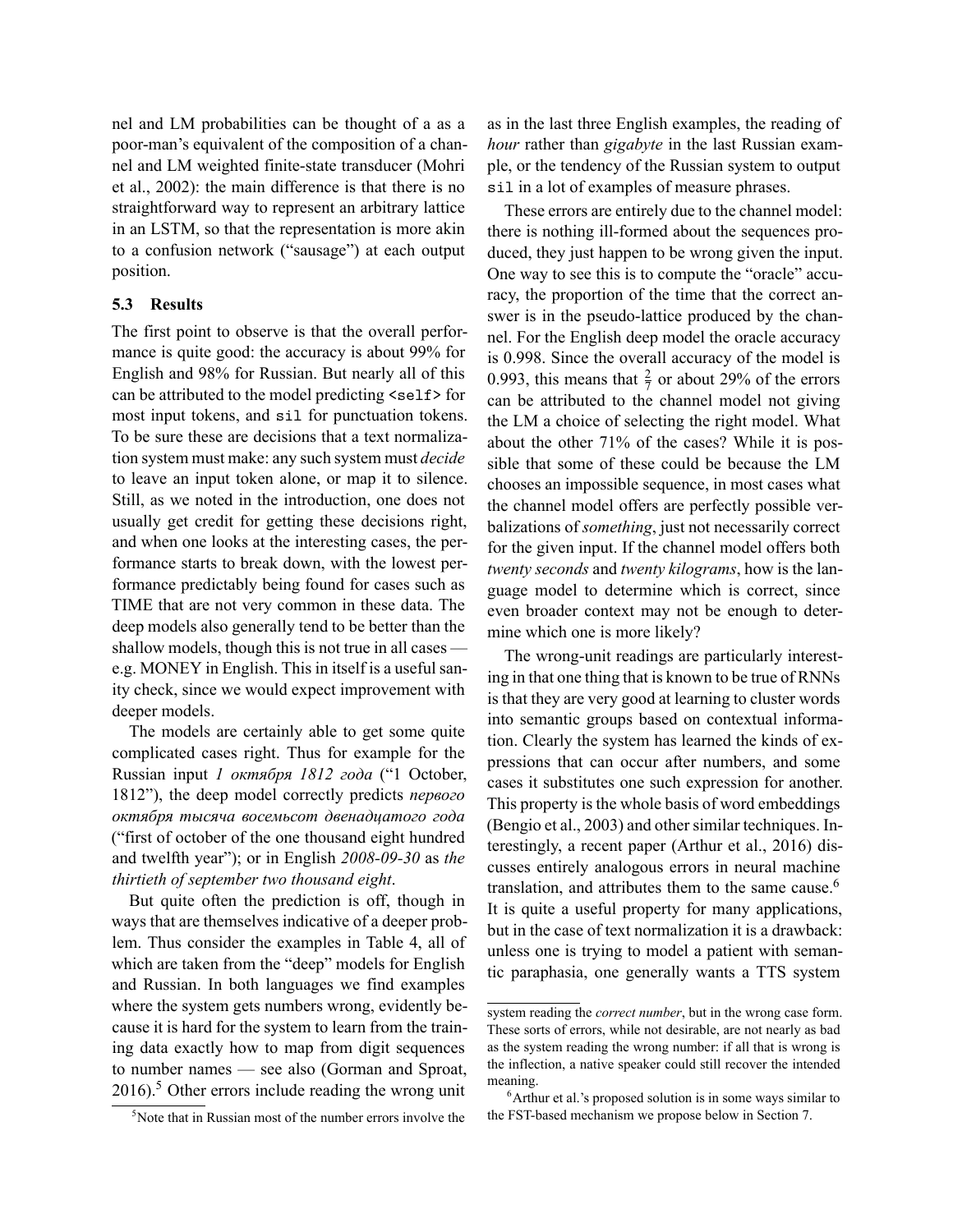|                   | en shallow |       | en deep |       | ru shallow |       | ru deep |       |
|-------------------|------------|-------|---------|-------|------------|-------|---------|-------|
| class             | N          | cor   | N       | cor   | N          | cor   | N       | cor   |
| ALL               | 92448      | 0.990 | 92447   | 0.993 | 93194      | 0.982 | 93195   | 0.984 |
| <b>PLAIN</b>      | 67954      | 0.997 | 67954   | 0.996 | 60702      | 0.998 | 60702   | 0.997 |
| <b>PUNCT</b>      | 17729      | 1.000 | 17729   | 1.000 | 20264      | 1.000 | 20264   | 1.000 |
| <b>DATE</b>       | 2808       | 0.858 | 2808    | 0.965 | 1495       | 0.886 | 1495    | 0.892 |
| <b>TRANS</b>      |            |       |         |       | 4106       | 0.905 | 4106    | 0.919 |
| <b>LETTERS</b>    | 1348       | 0.908 | 1348    | 0.939 | 1838       | 0.964 | 1838    | 0.971 |
| <b>CARDINAL</b>   | 1069       | 0.936 | 1069    | 0.944 | 2388       | 0.771 | 2388    | 0.804 |
| <b>VERBATIM</b>   | 1017       | 0.966 | 1017    | 0.969 | 1344       | 0.993 | 1344    | 0.993 |
| <b>MEASURE</b>    | 142        | 0.908 | 142     | 0.944 | 411        | 0.623 | 411     | 0.645 |
| <b>ORDINAL</b>    | 103        | 0.913 | 103     | 0.903 | 427        | 0.703 | 427     | 0.705 |
| <b>DECIMAL</b>    | 89         | 0.989 | 89      | 0.978 | 60         | 0.617 | 60      | 0.583 |
| <b>ELECTRONIC</b> | 49         | 0.327 | 49      | 0.245 | 5          | 0.400 | 5       | 0.400 |
| <b>DIGIT</b>      | 38         | 0.263 | 37      | 0.243 | 16         | 0.812 | 16      | 0.938 |
| <b>MONEY</b>      | 37         | 0.946 | 37      | 0.892 | 18         | 0.500 | 19      | 0.474 |
| <b>FRACTION</b>   | 16         | 0.562 | 16      | 0.562 | 23         | 0.565 | 23      | 0.478 |
| <b>TIME</b>       | 8          | 0.625 | 8       | 0.750 | 8          | 0.625 | 8       | 0.875 |
| <b>ADDRESS</b>    | 4          | 0.750 | 4       | 0.750 |            |       |         |       |

Table 3: Accuracies for the first experiment, including overall accuracy, and accuracies on various semiotic class categories of interest. Key for non-obvious cases: ALL = all cases; PLAIN = ordinary word ( $\langle$ se1f>); PUNCT = punctuation (si1); TRANS = transliteration; LETTERS = letter sequence; CARDINAL = cardinal number; VERBATIM = verbatim reading of character sequence; ORDINAL = ordinal number; DECIMAL = decimal fraction; ELECTRONIC = electronic address; DIGIT = digit sequence; MONEY = currency amount; FRACTION = non-decimal fraction; TIME = time expression; ADDRESS = street address. N is sometimes slightly different for each training condition since in a few cases the model produces no output, and we discount those cases — thus in effect giving the model the benefit of the doubt.

| Input           | Correct                                | Prediction                       |
|-----------------|----------------------------------------|----------------------------------|
| 60              | sixty                                  | S1X                              |
| 82.55 mm        | eighty two point five five millimeters | eighty two one five five meters  |
| $2 \text{ mA}$  | two milliamperes                       | two units                        |
| £900 million    | nine hundred million pounds            | nine hundred million euros       |
| $16 \text{ cm}$ | шестнадцати сантиметров                | sil сантиметров                  |
| $16 \text{ cm}$ | sixteen centimeters                    | sil centimeters                  |
| $-11$           | минус одиннадцать                      | минус один                       |
|                 | minus eleven                           | minus one                        |
| 100 000         | сто тысяч                              | ОДИН ТЫСЯЧ НОЛЬ НОЛЬ НОЛЬ НОЛЬ   |
|                 | one hundred thousand                   | one thousand zero zero zero zero |
| 16 ГБ           | шестнадцати гигабайтов                 | шестнадцать часов                |
|                 | sixteen gigabytes                      | sixteen hours                    |

Table 4: Errors from the English and Russian deep models. In light of recent events, the final English example is rather amusing.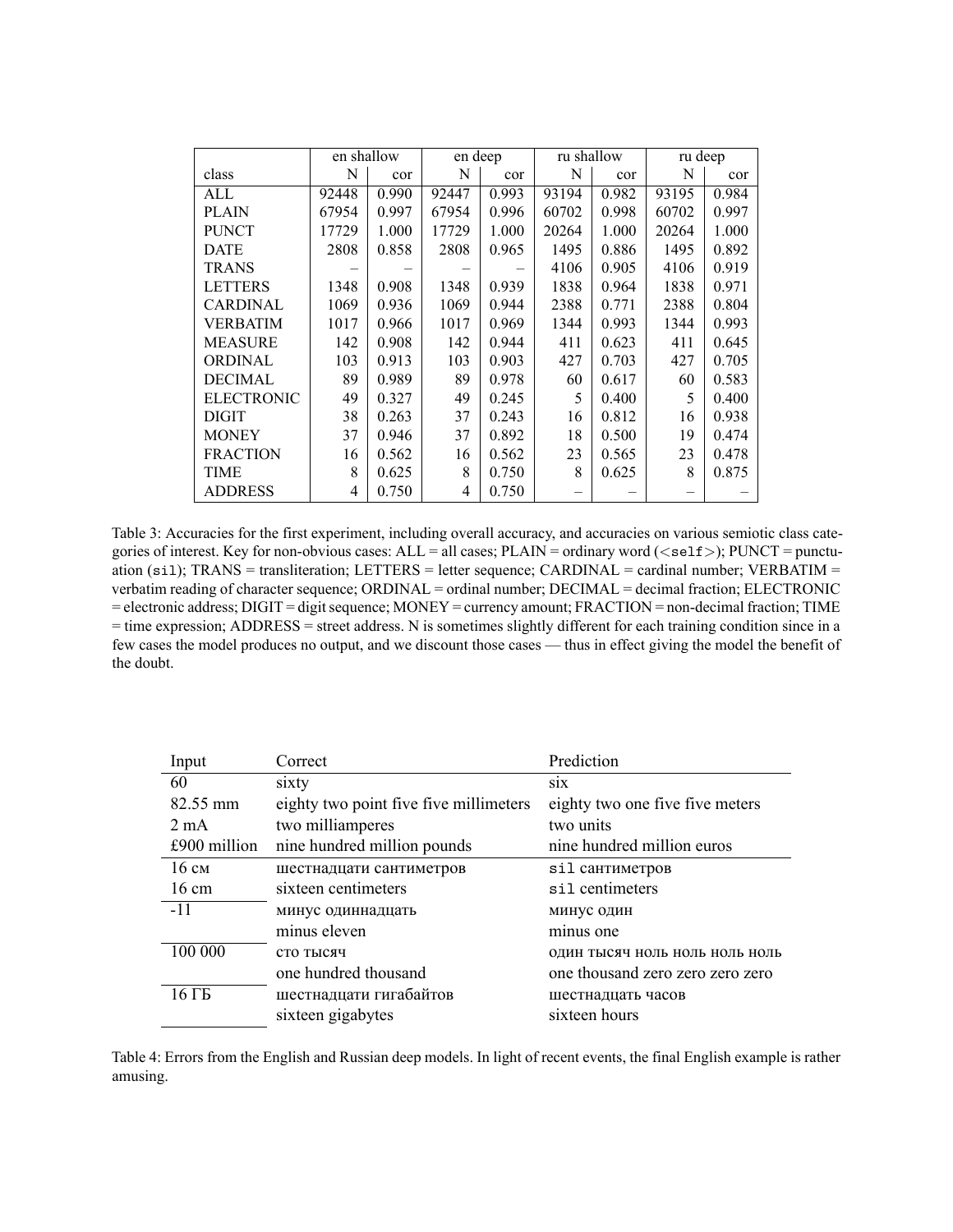to read the written measure expression, not merely something from the same semantic category.

As we noted above, there was a substantial amount of overlap at the individual token level between the training and test data: could the LSTM simply have been memorizing? In the test data there were 475 unseen cases in English of which the system got 82.9% correct (compared to 99.5% among the seen cases); for Russian there were 1,089 unseen cases of which 83.8% were predicted correctly (compared to 98.5% among the seen cases). Some examples of the correct predictions are given in Table 5. As can be seen, these include some complicated cases, so it is fair to say that the system is *not* simply memorizing but does have some capability to generalize.

## **6 Experiment 2: Attention-based RNN sequence-to-sequence models**

Our second approach involves modeling the problem entirely as a sequence-to-sequence problem. That is, rather than have a separate "channel" and language model phase, we model the whole task as one where we map a sequence of input characters to a sequence of output words. For this we use a Tensor Flow (Abadi et al., 2015) model with an attention mechanism (Mnih et al., 2014). Attention models are particularly good for sequence-to-sequence problems since they are able to continuously update the decoder with information about the state of the encoder and thus attend better to the relation between the input and output sequences. The Tensor Flow implementation used is essentially the same as that reported in (Chan et al., 2016).

In principle one might treat this problem in a way similar to how MT has been treated as a sequenceto-sequence problem (Cho et al., 2014), and simply pass the whole sentence to be normalized into a sequence of words. The main problem is that since we need to treat the input as a sequence of characters as we argued above, the input layer would need to be rather large in order to cover sentences of reasonable length. We therefore took a different approach and placed each token in a window of 3 words to the left and 3 to the right, marking the to-be-normalized token with a distinctive begin and end tag  $\langle norm \rangle$  ...  $\langle norm \rangle$ . Thus for example the token  $123$  in the context *I live at ... King Ave .*  would appear as

I live at  $\langle$  norm> 123  $\langle$  /norm> King Ave.

on the input side, which would map to

#### one twenty three

on the output side.

In this way we were able to limit the number of input and output nodes to something reasonable. The architecture follows closely that of (Chan et al., 2016). Specifically, we used a 4-layer bidirectional LSTM reader (but without the pyramidal structure used Chan et al.'s task) that reads input characters, a layer of 256 attentional units, and a 2-layer decoder that produces word sequences. The reader is referred to (Chan et al., 2016) for more details of the framework.

It was noticed in early experiments with this configuration that the overabundance of  $\leq$ self> outputs was swamping the training and causing the system to predict <self> in too many cases. We therefore down-sampled the instances of <self> (and sil) in the training so that only roughly one in ten examples were given to the learner; among the various settings we tried, this seemed to give the best results both in terms of performance and reduced training time.

The training, development and testing data were the same as described in Section 4 above. The English RNN was trained for about five and a half days (460K steps) on 8 GPUs until the perplexity on the held-out data was 1.003; Russian was trained for five days (400K steps), reaching a perplexity of 1.002.

### **6.1 Results**

As the results in Table 6 show, the performance is mostly better than the LSTM model described in Section 5. This suggests in turn that modeling the problem as a pure sequence-to-sequence transduction is indeed viable as an alternative to the source-channel approach we had taken previously.

Some errors are shown in Table 7. These errors are reminiscent of several of the errors of the LSTM system in Table 4, in that the wrong unit is picked. On the other hand it must be admitted that, in English, the only clear error of that type is the one example shown in Table 7. Again, as with the source-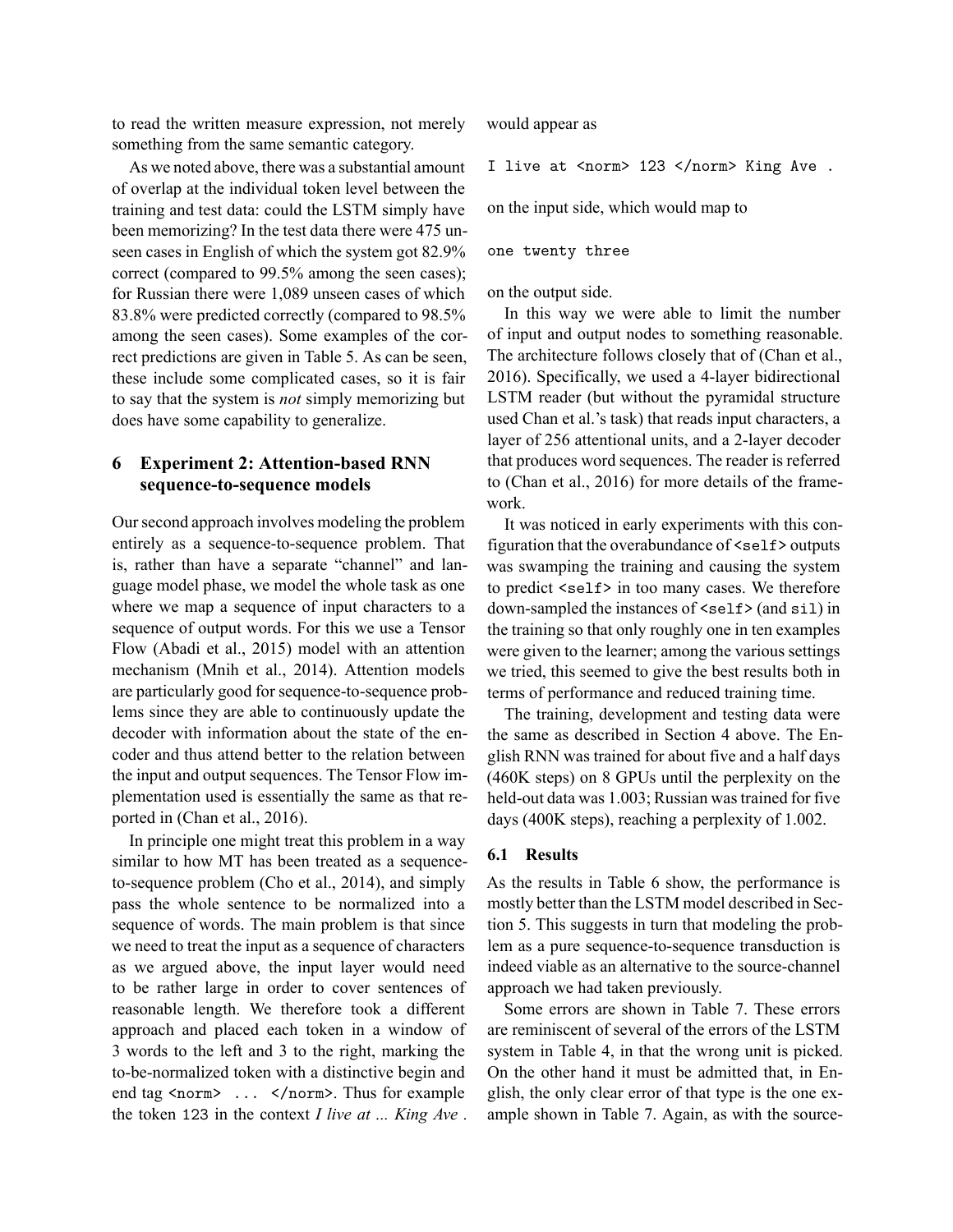| Input                   | Prediction                                                               |
|-------------------------|--------------------------------------------------------------------------|
| 13 October 1668         | the thirteenth of october sixteen sixty eight                            |
| 13.1549 km <sup>2</sup> | thirteen point one five four nine square kilometers                      |
| 26 июля 1864            | двадцать шестого июля тысяча восемьсот шестьдесят четвертого года        |
| 26 July 1864            | twenty sixth of July of the one thousand eight hundred sixty fourth year |
| 90 кв. м.               | девяносто квадратных метров                                              |
| 90 sq. m.               | ninety square meters                                                     |

Table 5: Correct output for test tokens that were never seen in the training data.

|                   | English |       | Russian |       |
|-------------------|---------|-------|---------|-------|
| AI.               | 92416   | 0.997 | 93184   | 0.993 |
| <b>PLAIN</b>      | 68029   | 0.998 | 60747   | 0.999 |
| <b>PUNCT</b>      | 17726   | 1.000 | 20263   | 1.000 |
| <b>DATE</b>       | 2808    | 0.999 | 1495    | 0.976 |
| <b>TRANS</b>      |         |       | 4103    | 0.921 |
| <b>LETTERS</b>    | 1404    | 0.971 | 1839    | 0.991 |
| CARDINAL          | 1067    | 0.989 | 2387    | 0.940 |
| VERBATIM          | 894     | 0.980 | 1298    | 1.000 |
| <b>MEASURE</b>    | 142     | 0.986 | 409     | 0.883 |
| <b>ORDINAL</b>    | 103     | 0.971 | 427     | 0.956 |
| <b>DECIMAL</b>    | 89      | 1.000 | 60      | 0.867 |
| <b>ELECTRONIC</b> | 21      | 1.000 | 2       | 1.000 |
| <b>DIGIT</b>      | 37      | 0.865 | 16      | 1.000 |
| <b>MONEY</b>      | 36      | 0.972 | 19      | 0.842 |
| <b>FRACTION</b>   | 13      | 0.923 | 23      | 0.826 |
| TIME              | 8       | 0.750 | 8       | 0.750 |
| <b>ADDRESS</b>    | 3       | 1.000 |         |       |

Table 6: Accuracies for the attention-based sequence-tosequence models. Classes are as in Table 3.

channel approach, there is evidence that while the system may be doing a lot of memorization, it is not merely memorizing. For English, 90.6% of the cases not found in the training data were correctly produced (compared to 99.8% of the seen cases); for Russian 86.7% of the unseen cases were correct (versus 99.4% of the seen cases). Complicated previously unseen cases in Russian, for example include examples like *9 июня 1966 г.*, correctly read as *девятое июня тысяча девятьсот шестьдесят шестого года* ('ninth of June, of the one thousand nine hundred sixty sixth year'); or *17.04.1750*, correctly read as *семнадцатое апреля тысяча семьсот пятидесятого года* ('seventeenth of April of the one thousand seven hundred fiftieth year').

## **6.2 Results on "reasonable"-sized data sets.**

The results reported in the previous sections depended on impractically large amounts of training data. To develop a system for a new language one needs a system that could be trained on data sets of a size that one could expect a team of native speakers to hand label. Assuming one is willing to invest a few weeks' of work with a small team, it is not out of the question that one could label about 10 million words of Wikipedia-style text.<sup>7</sup>

With this point in mind, we retrained the systems on 11.4 million tokens of English from the beginning of the original training set, and 11.9 million tokens of Russian. The system was trained for about 7 days for both languages, until the system had achieved a perplexity on held-out data of 1.002 and for Russian 1.007.

Results are presented in Table 8. The overall performance is not greatly different from the system trained on the larger dataset, and in some places is actually better.<sup>8</sup> The test data overlapped with the training data in 96.9% of the tokens for English and 95.5% for Russian, with the accuracy of the non-overlapped tokens being 95.0% for English and 93.5% for Russian.

The errors made by the system are comparable to errors we have already seen, though in English the errors in this case seem to be more concentrated in the reading of numeric dates. Thus to give just a few examples for English, reading *2008-07-28* as "the eighteenth of september seven thousand two", or *2009-*

<sup>&</sup>lt;sup>7</sup>The author hand-labeled 1,000 tokens of English in about 7 minutes.

<sup>&</sup>lt;sup>8</sup>One might also anticipate that one could get better results for some underperforming categories by greedy selection of training text that included more examples of those categories, something that was not done in this experiment.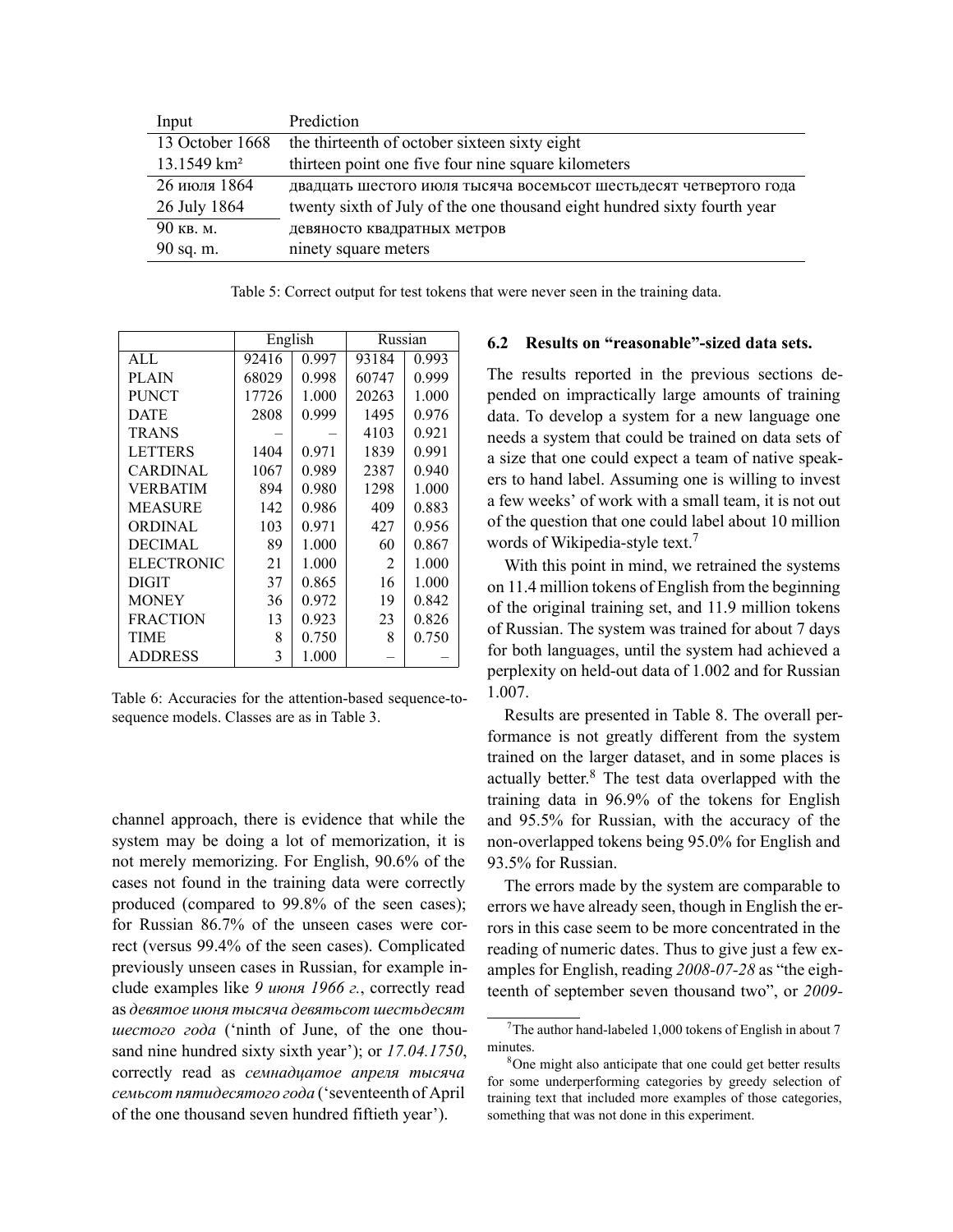| Input          | Correct                                        | Prediction                              |
|----------------|------------------------------------------------|-----------------------------------------|
| $2 \text{ mA}$ | two milliamperes                               | two million liters                      |
| 11/10/2008     | the tenth of november two thousand eight       | the tenth of october two thousand eight |
| $1/2$ cc       | half a c c                                     | one minute c c                          |
| 18:00:00Z      | eighteen hours zero minutes and zero seconds z | eighteen hundred cubic minutes          |
| 55th           | fifty fifth                                    | five fifth                              |
| $750$ вольт    | семисот пятидесяти вольт                       | семьсот пятьдесят гектаров              |
| 750 volts      | seven hundred fifty volts                      | seven hundred fifty hectares            |
| 70 градусами.  | семьюдесятью градусами                         | семьюдесятью граммов                    |
| 70 degrees     | seventy degrees                                | seventy grams                           |
| $16 \Gamma$    | шестнадцати гигабайтов                         | шестнадцати герц                        |
| 16 GB          | sixteen gigabytes                              | sixteen hertz                           |

Table 7: Errors from the attention sequence-to-sequence models.

|                   | English |       | Russian |       |
|-------------------|---------|-------|---------|-------|
| ALL               | 92416   | 0.996 | 93184   | 0.994 |
| <b>PLAIN</b>      | 68029   | 0.997 | 60747   | 0.999 |
| <b>PUNCT</b>      | 17726   | 1.000 | 20263   | 1.000 |
| <b>DATE</b>       | 2808    | 0.974 | 1495    | 0.977 |
| <b>TRANS</b>      |         |       | 4103    | 0.942 |
| <b>LETTERS</b>    | 1404    | 0.974 | 1839    | 0.991 |
| CARDINAL          | 1067    | 0.991 | 2387    | 0.954 |
| <b>VERBATIM</b>   | 894     | 0.977 | 1298    | 1.000 |
| <b>MEASURE</b>    | 142     | 0.958 | 409     | 0.927 |
| <b>ORDINAL</b>    | 103     | 0.971 | 427     | 0.981 |
| <b>DECIMAL</b>    | 89      | 1.000 | 60      | 0.917 |
| <b>ELECTRONIC</b> | 21      | 0.952 | 2       | 1.000 |
| <b>DIGIT</b>      | 37      | 0.703 | 16      | 1.000 |
| <b>MONEY</b>      | 36      | 0.972 | 19      | 0.895 |
| <b>FRACTION</b>   | 13      | 0.846 | 23      | 0.739 |
| <b>TIME</b>       | 8       | 0.625 | 8       | 0.750 |
| <b>ADDRESS</b>    | 3       | 1.000 |         |       |

Table 8: Accuracies for the attention-based sequence-tosequence models on smaller training sets. Classes are as in Table 3.

*10-02* as *the ninth of october twenty thousand two*. Some relatively complicated examples not seen in the training data that the English system got right included *221.049 km²* as *two hundred twenty one point o four nine square kilometers*, *24 March 1951* as *the twenty fourth of march nineteen fifty one* and *\$42,100* as forty two thousand one hundred dollars.

Clearly then, the attention-based models are able to achieve with reasonable-sized data performances that are close to what it achieves with the large training data set. That said, the system of course continues to produce "silly" errors, which means that it will not be sufficient on its own as the text normalization component of a TTS system.

## **7 Finite-state filters**

As we saw in the previous section, an approach that uses attention-based sequence-to-sequence models can produce extremely high accuracies, but is still prone to occasionally producing output that is completely misleading given the input. What if we apply some additional knowledge to filter the output so that it removes silly analyses?

One way to do this is to construct finitestate filters, and use them to guide the decoding. For example one can construct an FST that maps from expressions of the form  $\langle$ number>  $\langle$ measure\_abbreviation> to a cardinal or decimal number and the possible verbalizations of the measure abbreviation. Thus *24.2kg* might verbalize as *twenty four point two kilogram* or *twenty four point two kilograms*. The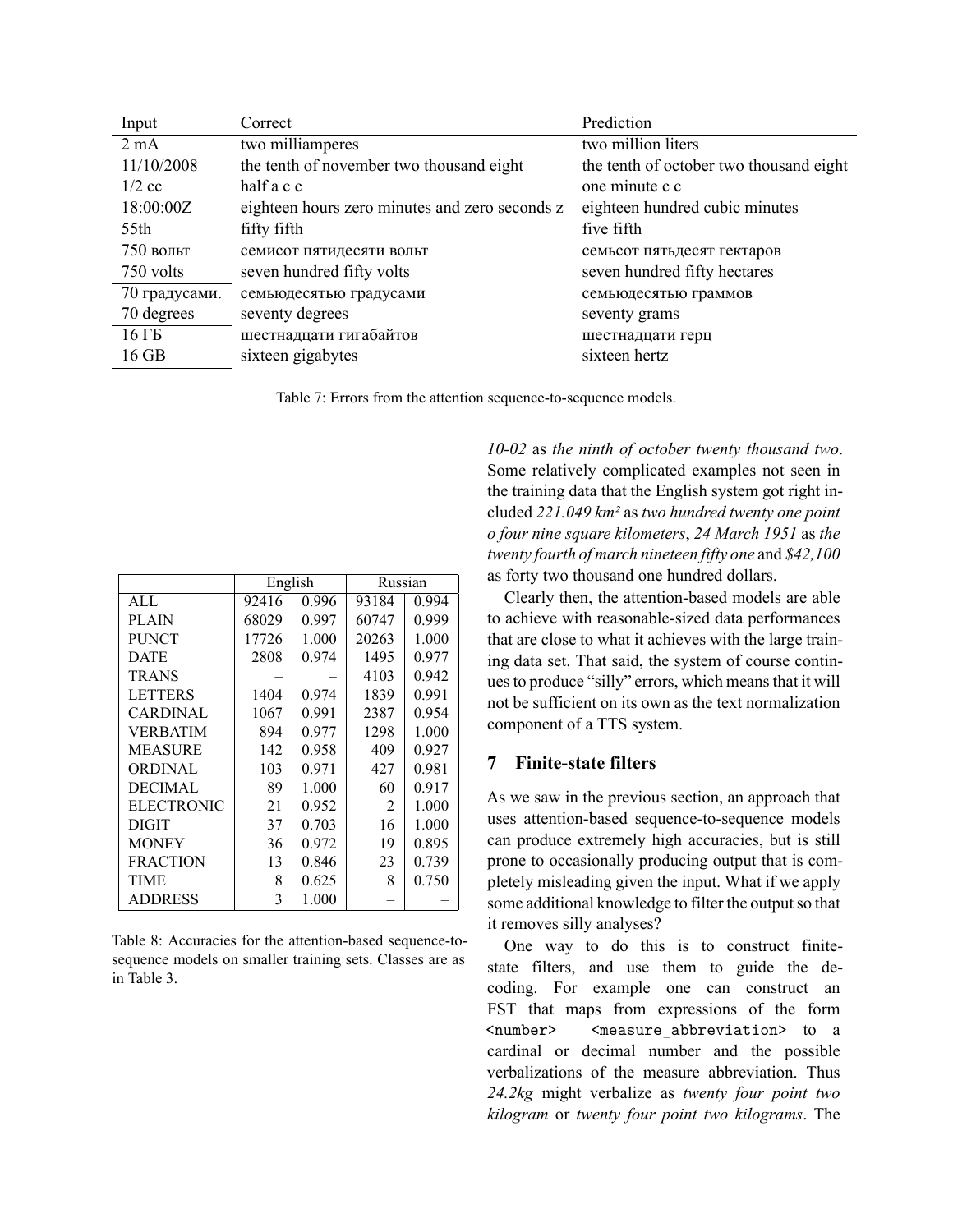FST thus implements an overgenerating grammar that includes the correct verbalization, but allows other verbalizations as well.

We constructed a Thrax grammar (Roark et al., 2012) to cover MEASURE and MONEY expressions, two classes where the RNN is prone to produce silly readings. The grammar consists of about 150 lines, half of which consists purely mechanical language-independent rules to flip the order of currency expressions so that *£5* is transformed to its reading order *5£*. The Thrax grammar also incorporates English-specific lists of about 450 money and measure expressions so that, e.g., we know that *kg* can be *kilogram* or *kilograms*, as well as a number FST that is learned from a few hundred number names using the algorithm described in (Gorman and Sproat, 2016). Note that it is minimal effort to produce the lexical lists and the number name training data for a new language, certainly much less effort than producing a complete hand-built normalization grammar.<sup>9</sup>

During decoding, the FST is composed with the input token being considered by the RNN. If the composition fails — e.g. because this token is not one of the classes that the FST handles — then the decoding will proceed as it normally would via the RNN alone. If the composition succeeds, then the FST is projected to the output, and the resulting output lattice is used to restrict the possible outputs from the RNN. Since the input was a specific token — e.g. *2kg* — the output lattice will include only sequences that may be verbalizations of that token. This output lattice is transformed so that all prefixes of the output are also allowed (e.g. *two* is allowed as well as *two kilograms*). This can be done simply by walking the states in the lattice, and making all non-final states final with a free exit cost (i.e., 0 in the tropical semiring). However, we wish to give a strong *reward* for traversing the whole lattice from the initial to an original final state, and so the exit cost for original final states is set to a very low negative value (-1000 in the current implementation). $10$ 

The RNN decoder queries the lattice with a se-

quence of labels, the object being to find the possible transitions to the next labels and their cost. The label sequence is first transformed into a trivial acceptor, to which is concatenated an FSA that accepts any single output token, and thus has a branching factor of  $|V|$ , the size of the output vocabulary. This FSA is then composed with the lattice. For strings in the FSA that match against the lattice, the cost will be the exit cost at that state in the lattice; for strings that fail the cost will be infinity. Suppose that the input sequence is two hundred, and that the output lattice allows two hundred kilogram or two hundred kilograms. Then the FST will return a score of infinity for the label milligram, for example. However for kilogram or kilograms it will return a non-infinite cost, and indeed since exiting on one of these corresponds to an original final state of the grammar, it will accrue the reward discussed above. These costs will then be combined with the RNN's own scores for the sequence, and the final result computed as with the RNN alone. Note that since all prefixes of the sequences allowed by the grammar are also allowed, the RNN could, in the cited instance, produce *two hundred* as the output. However, it will get a substantial reward for finishing the sequence (*two hundred kilogram* or *two hundred kilograms*). As we shall see below, this is nearly always sufficient to persuade the RNN to take a more reasonable path.

We note in passing that this method is more or less the opposite approach to that of (Rastogi et al., 2016). In that work, the FST's scoring is augmented by an RNN, whereas in the present approach, the RNN's decoding is guided by the use of an FST.

Accuracies in English for the unfiltered and filtered RNN outputs, where the RNN is trained on the smaller training set described in the previous section, are given in Table 9. The MEASURE and MONEY sets show substantial improvement, while none of the other sets are affected, exactly as desired. Indeed, in this and the following tables we retain the scores for the non-MEASURE/MONEY cases in order to demonstrate that the performance on those classes is unaffected — not a given, since in principle the FSTs could overapply.

In order to focus in on the differences between the filtered and unfiltered models, we prepared a different subset of the final training file that was rich in

<sup>&</sup>lt;sup>9</sup>The Thrax grammar and associated data will be released along with the main datasets.

 $10$ This final exit cost is actually set in the Thrax grammar itself, though it could as easily have been done dynamically at runtime.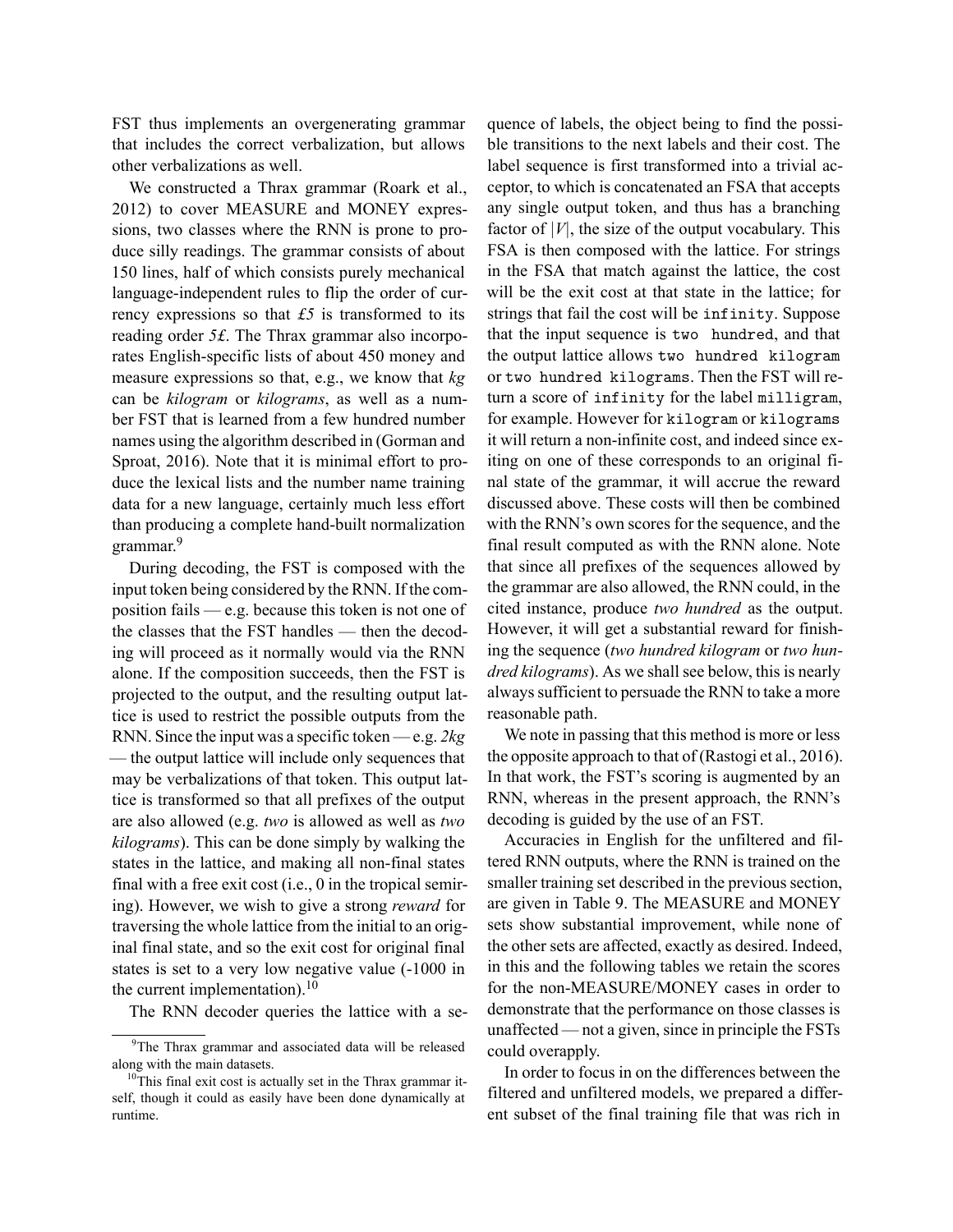|                   | <b>RNN</b> |       | RNN+FST filter |       |
|-------------------|------------|-------|----------------|-------|
| ALL               | 92416      | 0.998 | 92435          | 0.998 |
| <b>PLAIN</b>      | 68023      | 0.999 | 68038          | 0.999 |
| <b>PUNCT</b>      | 17726      | 1.000 | 17729          | 1.000 |
| <b>DATE</b>       | 2808       | 0.997 | 2808           | 0.997 |
| <b>LETTERS</b>    | 1410       | 0.980 | 1411           | 0.980 |
| CARDINAL          | 1067       | 0.995 | 1067           | 0.995 |
| <b>VERBATIM</b>   | 894        | 0.985 | 894            | 0.985 |
| <b>MEASURE</b>    | 142        | 0.972 | 142            | 0.993 |
| <b>ORDINAL</b>    | 103        | 0.990 | 103            | 0.990 |
| <b>DECIMAL</b>    | 89         | 1.000 | 89             | 1.000 |
| <b>ELECTRONIC</b> | 21         | 1.000 | 21             | 1.000 |
| DIGIT             | 37         | 0.838 | 37             | 0.838 |
| <b>MONEY</b>      | 36         | 0.972 | 36             | 1.000 |
| <b>FRACTION</b>   | 13         | 0.846 | 13             | 0.846 |
| TIME              | 8          | 0.750 | 8              | 0.750 |
| <b>ADDRESS</b>    | 3          | 1.000 | 3              | 1.000 |

|                   | <b>RNN</b> |       | RNN+FST filter |       |
|-------------------|------------|-------|----------------|-------|
| AI.               | 16160      | 0.997 | 16161          | 0.997 |
| <b>PLAIN</b>      | 11224      | 0.999 | 11224          | 0.998 |
| <b>PUNCT</b>      | 2585       | 1.000 | 2586           | 1.000 |
| <b>DATE</b>       | 179        | 1.000 | 179            | 1.000 |
| <b>LETTERS</b>    | 149        | 0.993 | 149            | 0.993 |
| CARDINAL          | 434        | 0.998 | 434            | 0.998 |
| <b>VERBATIM</b>   | 120        | 0.967 | 120            | 0.967 |
| <b>MEASURE</b>    | 979        | 0.979 | 979            | 0.991 |
| <b>ORDINAL</b>    | 18         | 1.000 | 18             | 1.000 |
| <b>DECIMAL</b>    | 132        | 1.000 | 132            | 1.000 |
| <b>ELECTRONIC</b> | 1          | 1.000 | 1              | 1.000 |
| DIGIT             | 14         | 0.929 | 14             | 0.929 |
| <b>MONEY</b>      | 312        | 0.965 | 312            | 0.971 |
| <b>FRACTION</b>   |            | 1.000 | 7              | 1.000 |
| TIME              |            | 1.000 |                | 1.000 |
| <b>ADDRESS</b>    | 2          | 1.000 | 2              | 1.000 |

Table 9: Accuracies for the attention-based sequence-tosequence models for English on smaller training sets, with and without an FST filter. (Slight differences in overall counts for what is the same dataset used for the two conditions, reflect the fact that a few examples are "dropped" by the way in which the decoder buffers data for the filterless condition.)

MEASURE and MONEY expressions. Specifically, we selected 1,000 sentences, each of which had one expression in that category. We then decoded with the models trained on the smaller training set, with and without the FST filter. Results are presented in Table 10. Once again, the FST filter improves the overall accuracy for MONEY and MEASURE, leaving the other categories unaffected. Some examples of the improvements in both categories are shown in Table 11. Looking more particularly at measures, where the largest differences are found, we find that the only cases where the FST filter does not help is cases where the grammar fails to match against the input and the RNN alone is used to predict the output. These cases are *1/2 cc*, *30'* (for *thirty feet*), *80'*, *7000 hg* (which uses the unusual unit *hectogram*), *600 billion kWh* (the measure grammar did not allow for a spelled number like *billion*), and the numberless "measures" *per km*, /*m*<sup>2</sup>. In a couple of other cases, the FST does not constrain the RNN enough: *1 g* still comes out as *one grams*, since the FST allows both it and the correct *one gram*, but this of course is an "acceptable" error since it is at least not misleading.

Table 10: Accuracies for the attention-based sequence-tosequence models for English on smaller training sets, with and without an FST filter, on the MEASURE-MONEY rich dataset.

Finally Table 12 shows results for the RNN with and without the FST filter on 1000 MONEY and MEASURE expressions that have not previously been seen in the training data.<sup>11</sup> In this case there was no improvement for MONEY, but there was a substantial improvement for MEASURE. In most cases, the MONEY examples that failed to be improved with the FST filter were cases where the filter simply did not match the input, and thus was not used.<sup>12</sup>

The results of a similar experiment on Russian, using the smaller training set on a MEASURE-MONEY rich corpus where the MEASURE and MONEY tokens were previously unseen is shown in Table 13. On the face of it it would seem that the FST filter is actually making things worse, until one looks at the differences. Of the 50 cases where the filter made things "worse", 34 (70%) are cases where there was an error in the data and a perfectly well formed measure was rendered with

<sup>&</sup>lt;sup>11</sup>To remind the reader, all test data are of course held out from the training and development data, but it is common for the same literal expression to recur.

<sup>12</sup>Only in three cases involving Indian Rupees, such as *Rs.149* did the filter match, but still the wrong answer (in this case *six*), was produced. In that case the RNN probably simply failed to produce any paths including the right answer. In such cases the only solution is probably to override the RNN completely on a case-by-case basis.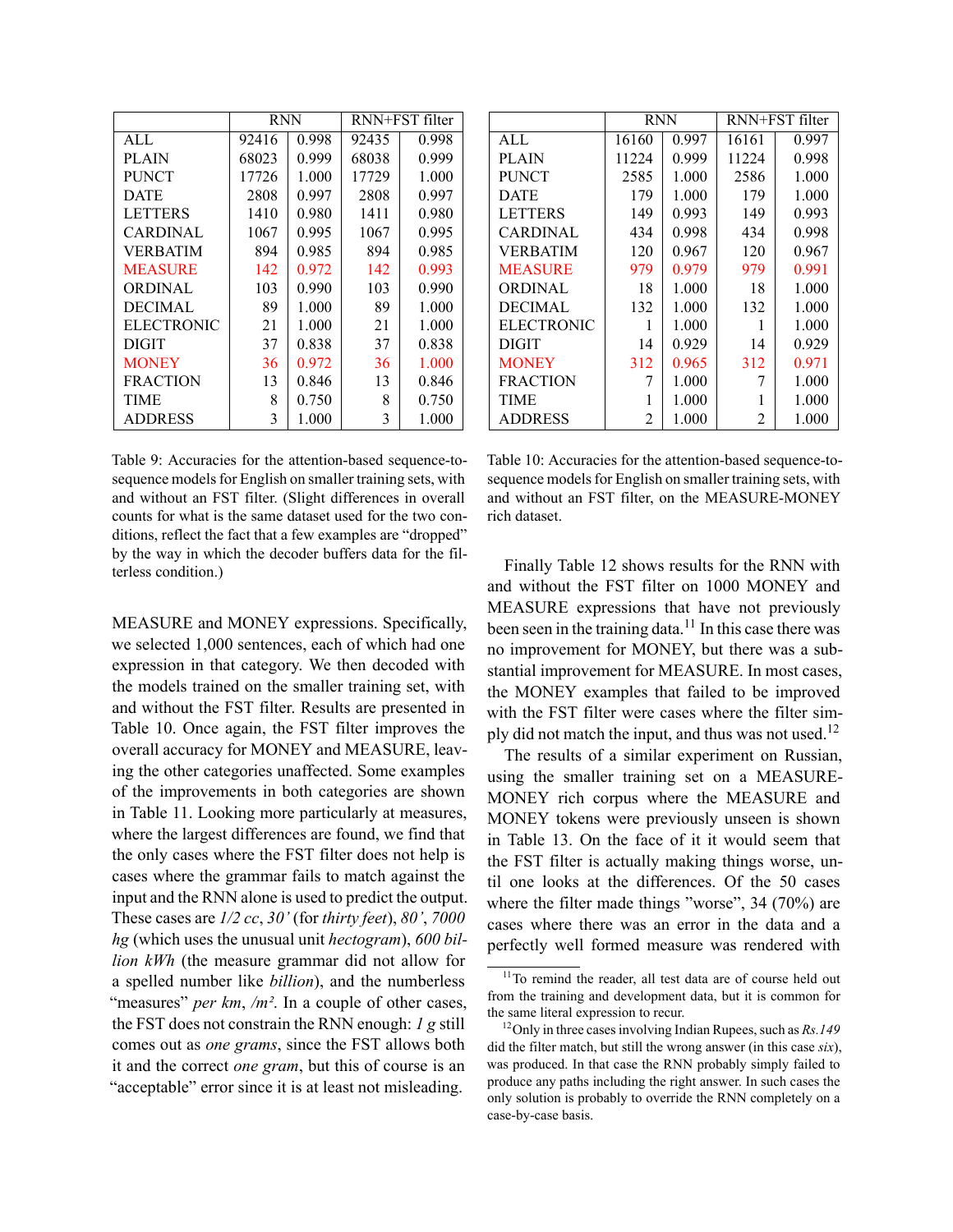| Input          | <b>RNN</b>            | RNN+FST                                                               |
|----------------|-----------------------|-----------------------------------------------------------------------|
| £5             | five                  | five pounds                                                           |
| 11 billion AED | eleven billion danish | eleven billion dirhams                                                |
| $2 \text{ mA}$ | 2 megaamperes         | 2 milliamperes                                                        |
| 33 rpm         |                       | thirty two revolutions per minute thirty three revolutions per minute |

Table 11: Some misleading readings of the RNN that have been corrected by the FST.

|                   | <b>RNN</b> |       | RNN+FST filter |       |
|-------------------|------------|-------|----------------|-------|
| AI.               | 16032      | 0.995 | 16050          | 0.996 |
| PLAIN             | 10859      | 0.999 | 10869          | 0.999 |
| <b>PUNCT</b>      | 2726       | 1.000 | 2730           | 1.000 |
| <b>DATE</b>       | 184        | 1.000 | 184            | 1.000 |
| <b>LETTERS</b>    | 167        | 0.964 | 168            | 0.964 |
| <b>CARDINAL</b>   | 438        | 0.998 | 439            | 0.998 |
| <b>VERBATIM</b>   | 101        | 0.990 | 101            | 0.990 |
| <b>MEASURE</b>    | 863        | 0.961 | 865            | 0.979 |
| <b>ORDINAL</b>    | 3          | 1.000 | 3              | 1.000 |
| <b>DECIMAL</b>    | 196        | 0.995 | 196            | 0.995 |
| <b>ELECTRONIC</b> | 1          | 1.000 | 1              | 1.000 |
| DIGIT             | 13         | 1.000 | 13             | 1.000 |
| <b>MONEY</b>      | 471        | 0.955 | 471            | 0.955 |
| <b>FRACTION</b>   | 7          | 1.000 | 7              | 1.000 |
| <b>TIME</b>       | 1          | 1.000 |                | 1.000 |
| <b>ADDRESS</b>    |            | 1.000 |                | 1.000 |

Table 12: Accuracies for the attention-based sequence-tosequence models for English on smaller training sets, with and without an FST filter, on the MEASURE-MONEY rich dataset, where in this case all measure and money phrases are previously unseen in the training. In this case the only improvement of the FST filter was to the MEA-SURE expressions.

|                 | <b>RNN</b> |       | RNN+FST filter |       |  |  |  |
|-----------------|------------|-------|----------------|-------|--|--|--|
| AI.             | 13152      | 0.983 | 13177          | 0.980 |  |  |  |
| <b>PLAIN</b>    | 8176       | 0.998 | 8190           | 0.998 |  |  |  |
| <b>PUNCT</b>    | 2501       | 1.000 | 2506           | 1.000 |  |  |  |
| <b>DATE</b>     | 130        | 0.969 | 130            | 0.969 |  |  |  |
| <b>TRANS</b>    | 165        | 0.970 | 165            | 0.970 |  |  |  |
| <b>LETTERS</b>  | 192        | 0.995 | 192            | 0.995 |  |  |  |
| <b>CARDINAL</b> | 435        | 0.931 | 437            | 0.931 |  |  |  |
| <b>VERBATIM</b> | 175        | 1.000 | 175            | 1.000 |  |  |  |
| <b>MEASURE</b>  | 1131       | 0.877 | 1133           | 0.856 |  |  |  |
| <b>ORDINAL</b>  | 14         | 1.000 | 14             | 1.000 |  |  |  |
| <b>DECIMAL</b>  | 49         | 0.939 | 49             | 0.939 |  |  |  |
| <b>DIGIT</b>    | 2          | 1.000 | 2              | 1.000 |  |  |  |
| <b>MONEY</b>    | 155        | 0.832 | 157            | 0.796 |  |  |  |
| <b>FRACTION</b> | 7          | 0.714 | 7              | 0.714 |  |  |  |
| TIME            | 5          | 0.800 | 5              | 0.800 |  |  |  |

Table 13: Accuracies for the attention-based sequenceto-sequence models for Russian on smaller training sets, with and without an FST filter, on the MEASURE-MONEY rich dataset, where in this case all measure and money phrases are previously unseen in the training.

sil as the 'truth'. In nearly all other cases, the *input* was actually ill formed and both Kestrel and the RNN without the FST filter 'corrected' the input. For example a Wikipedia contributor wrote *47 292 долларов* '47,292 dollars', which should correctly be *47 292 доллара*, since the preceding number ends in '2', and thus the word for 'dollar' should be in the genitive singular, not the genitive plural. Now, the Kestrel grammars for Russian have the property that they read measure and money expressions, among other semiotic classes, into an internal format that in some cases abstracts away from the written form. In the case at hand the written *долларов* gets represented internally as *dollar*. During the verbalization phase the verbalizer grammars translate this into the form of the word required by the grammatical context, in this case *доллара*. Thus Kestrel has the (one could argue) undesirable property of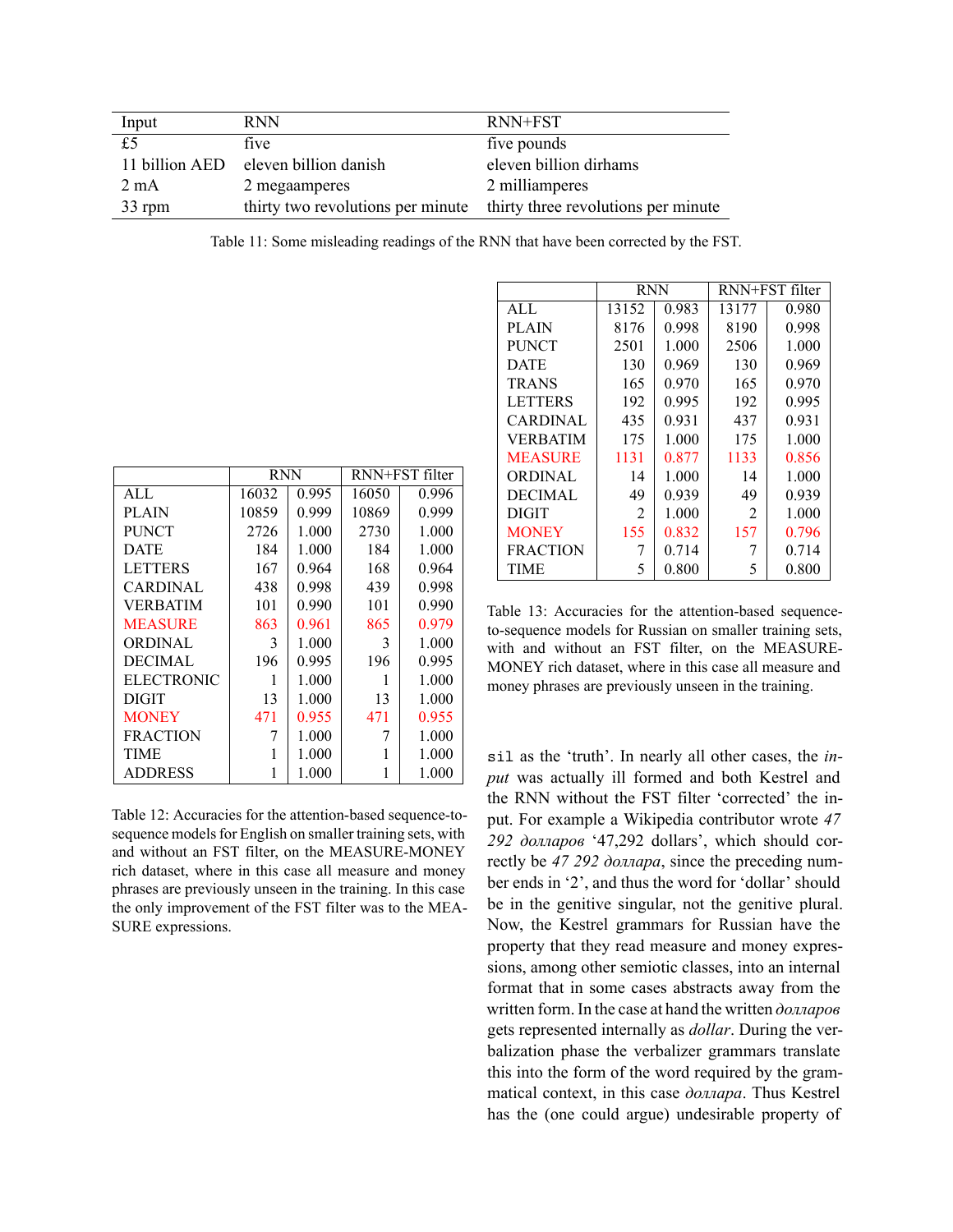enforcing grammatical constraints on the input. The result is that the data contains instances of these sorts of corrections where *долларов* gets rendered as *доллара*, and the RNN left to its own devices learns this mapping. Thus the RNN produces *сорок семь тысяч двести девяносто два доллара*. The FST filter, which does not allow *долларов* to be read as *доллара*, verbalizes as written — arguably the right behavior for a TTS system, which should not be in the business of correcting the grammar of the input text. In addition to these cases, there were 67 cases where the RNN+FST was an unequivocal improvement over the RNN alone, as in *10 kH* 'ten kilo-Newtons', which was read by the RNN as *десяти килолитров* 'ten kiloliters' but by the RNN+FST as *десяти килоньютонов* 'ten kilonewtons'. This is of course an instance of a broad class of category errors sometimes made by the RNN alone, that we have seen many instances of.

All in all then, the FST-filtration approach seems to be a viable way to improve the quality of the output for targeted cases where the RNN is prone to make the occasional error.

#### **8 Discussion and the challenge**

We have presented evidence in this paper that training neural models to learn text normalization is probably not going to be reducible to simply having copious amounts of aligned written- and spoken-form text, and then training a general neural system to compute the mapping. An approach where one combines the RNN with a more knowledge-based system such as an FST, such as we presented in Section 7, is probably a viable approach, but it has yet to be demonstrated that one can do it with RNNs alone.

To be sure, our RNNs were often capable of producing surprisingly good results and learning some complex mappings. Yet they sometimes also produced weird output, making them risky for use in a TTS system. Of course traditional approaches to TTS text normalization make errors, but they are not likely to make an error like reading the wrong number, or substituting *hours* for *gigabytes*, something that the RNNs are quite prone to do. The reason the FST filtering approach works, of course, is precisely because it disallows such random mappings.

Again, the situation is different from some other

NLP applications, such as MT or parsing, where deep learning can be used more or less "out-of-the box". Indeed if one were to evaluate a text normalization system on the basis of how well the system does overall, then the systems reported in this paper are already doing very well, with accuracies over 99%. But when one drills down and looks at the interesting cases — say dates, which account for about 2% of the tokens in these data — then the performance is less compelling. An MT system that fails on many instances of a somewhat unusual construction could still be a fairly decent MT system overall. A text normalization system that reads the year *2012* as *two twelve* is seriously problematic no matter how well it does on text overall. Ultimately the difference comes down to different demands of the domain: the bar for text normalization is simply higher.

Given past experience we anticipate three main classes of responses, which we would like to briefly address.

The first is that our characterization of what is important for a text normalization is idiosyncratic: what justification do we have for saying that, for example, a text normalization must get dates correct? But the response to that is obvious: the various *semiotic classes* are precisely where most of the effort has been devoted in developing traditional approaches to text normalization for TTS dating back to the 1970's (Allen et al., 1987), for the simple reason that a TTS system *ought* to be able to know how to read something like *Sep 12, 2014*.

The second is that we have set up a straw man: who ever argued that one could expect a deep learning system to learn a text normalization system from these kind of data? It is true that nobody has specifically made that claim for text normalization, but the view is definitely one that is "in the air": colleagues of one of the authors who work on TTS have been asked why so much hand labor goes into TTS systems. Can one not just get a huge amount of aligned text and speech and learn the mapping? The final and perhaps most anticipated response is: "You didn't use the right kind of models; if you had just used an *X* model with *Y* objective function, etc., then you would have solved the problems you noted." Our response to that is that the data described in this paper will be made publicly available, and people are encouraged to try out their clever ideas for themselves.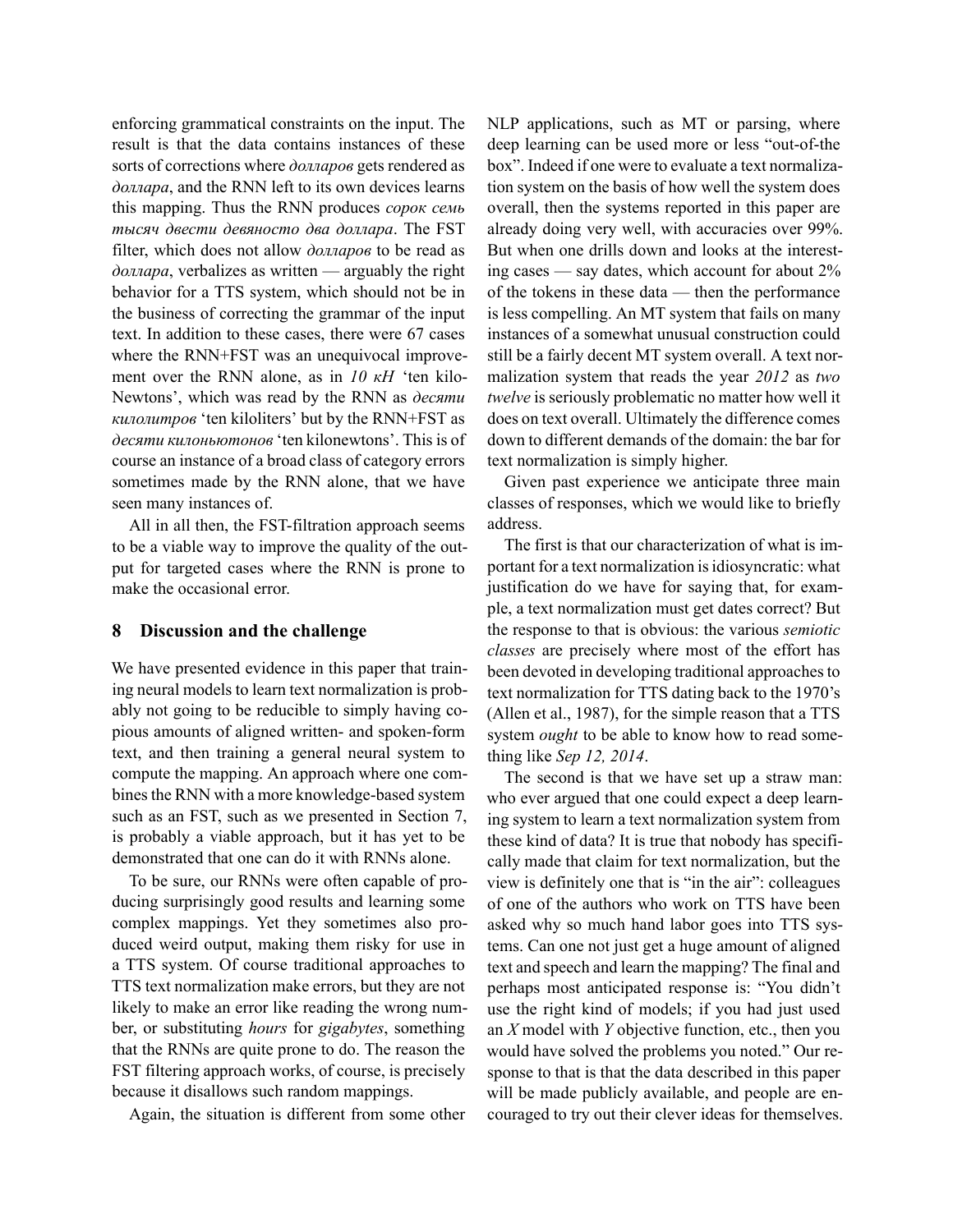The challenge then can be laid out simply as follows: using the data reported here,<sup>13</sup> train a pure deep learning based normalization system for English and Russian that outperforms the results reported in this paper. By "outperform" here we are not primarily focusing on the overall scores, which are already very good, but rather the scores for various of the interesting categories. Rather, can one get a system, for example, that would never read *£* as *dollars* or *euros*, or any of the other similar errors where a related but incorrect term has been substituted? (We take it as given that the same training-development-test division of the data is used and the same scoring scripts.) If one could train a pure deep-learning system that failed to make these sorts of silly errors and in general did better than systems reported here on the various semiotic categories, this would represent a true advance over the state of the art reported in this paper.

### **Acknowledgements**

We thank Alexander Gutkin for preparing the original code for producing Kestrel text normalization, and to Kyle Gorman for producing the data. Alexander Gutkin also checked a sample of the Russian data to estimate Kestrel's error rate. We also thank both Alexander and Kyle, as well as Brian Roark and Suyoun Yoon for comments on earlier versions of this paper. Finally Hasim Sak for help with the LSTM models reported in Experiment 1.

## **References**

Martín Abadi, Ashish Agarwal, Paul Barham, Eugene Brevdo, Zhifeng Chen, Craig Citro, Greg S. Corrado, Andy Davis, Jeffrey Dean, Matthieu Devin, Sanjay Ghemawat, Ian Goodfellow, Andrew Harp, Geoffrey Irving, Michael Isard, Yangqing Jia, Rafal Jozefowicz, Lukasz Kaiser, Manjunath Kudlur, Josh Levenberg, Dan Mané, Rajat Monga, Sherry Moore, Derek Murray, Chris Olah, Mike Schuster, Jonathon Shlens, Benoit Steiner, Ilya Sutskever, Kunal Talwar, Paul Tucker, Vincent Vanhoucke, Vijay Vasudevan, Fernanda Viégas, Oriol Vinyals, Pete Warden, Martin Wattenberg, Martin Wicke, Yuan Yu, and Xiaoqiang Zheng. 2015. TensorFlow: Large-scale machine learning on heterogeneous systems. Software available from tensorflow.org.

- Cyril Allauzen, Michael Riley, and Brian Roark. 2016. Distributed representation and estimation of WFSTbased n-gram models. In *ACL SIGFSM Workshop on Statistical NLP and Weighted Automata*.
- Jonathan Allen, Sharon M. Hunnicutt, and Dennis Klatt. 1987. *From Text to Speech: The MITalk System*. Cambridge University Press.
- Philip Arthur, Graham Neubig, and Satoshi Nakamura. 2016. Incorporating discrete translation lexicons into neural machine translation. In *EMNLP*, Austin, TX.
- Ai Ti Aw and Lian Hau Lee. 2012. Personalized normalization for a multilingual chat system. In *ACL*, pages 31–36, Jeju Island, Korea.
- Timothy Baldwin, Young-Bum Kim, Marie Catherine de Marneffe, Alan Ritter, Bo Han, and Wei Xu. 2015. Shared tasks of the 2015 workshop on noisy user-generated text: Twitter lexical normalization and named entity recognition. In *WNUT*.
- Richard Beaufort, Sophie Roekhaut, Louise-Amélie Cougnon, and Cédrick Fairon. 2010. A hybrid rule/model-based finite-state framework for normalizing SMS messages. In *ACL*, pages 770–779, Uppsala, Sweden.
- Yoshua Bengio, Réjean Ducharme, Pascal Vincent, and Christian Janvin. 2003. A neural probabilistic language model. *Journal of Machine Learning Research*, 3:1137–1155, March.
- S.S. Bharadwaj and S.B. Medapati. 2015. Training speech recognition using captions, March 26. US Patent App. 14/037,144.
- Bernd Bohnet and Joakim Nivre. 2012. A transitionbased system for joint part-of-speech tagging and labeled non-projective dependency parsing. In *EMNLP-CoNLL*, pages 1455–1465, Jeju Island, Korea.
- William Chan, Navdeep Jaitly, Quoc V. Le, and Oriol Vinyals. 2016. Listen, attend and spell: A neural network for large vocabulary conversational speech recognition. In *ICASSP*, pages 4960–4964.
- Kyunghyun Cho, Bart van Merrienboer, Çaglar Gülçehre, Fethi Bougares, Holger Schwenk, and Yoshua Bengio. 2014. Learning phrase representations using RNN encoder-decoder for statistical machine translation. *CoRR*, abs/1406.1078.
- Monojit Choudhury, Rahul Saraf, Vijit Jain, Sudesha Sarkar, and Anupam Basu. 2007. Investigation and modeling of the structure of texting language. *International Journal of Document Analysis and Recognition*, 10:157–174.

 $^{13}$ Available at location-to-be-determined, most likely under the Creative Commons 4.0 license. The data include the training, development and test datasets with their annotated normalized outputs; and scoring scripts. We will also provide a mechanism to submit corrections to the data.